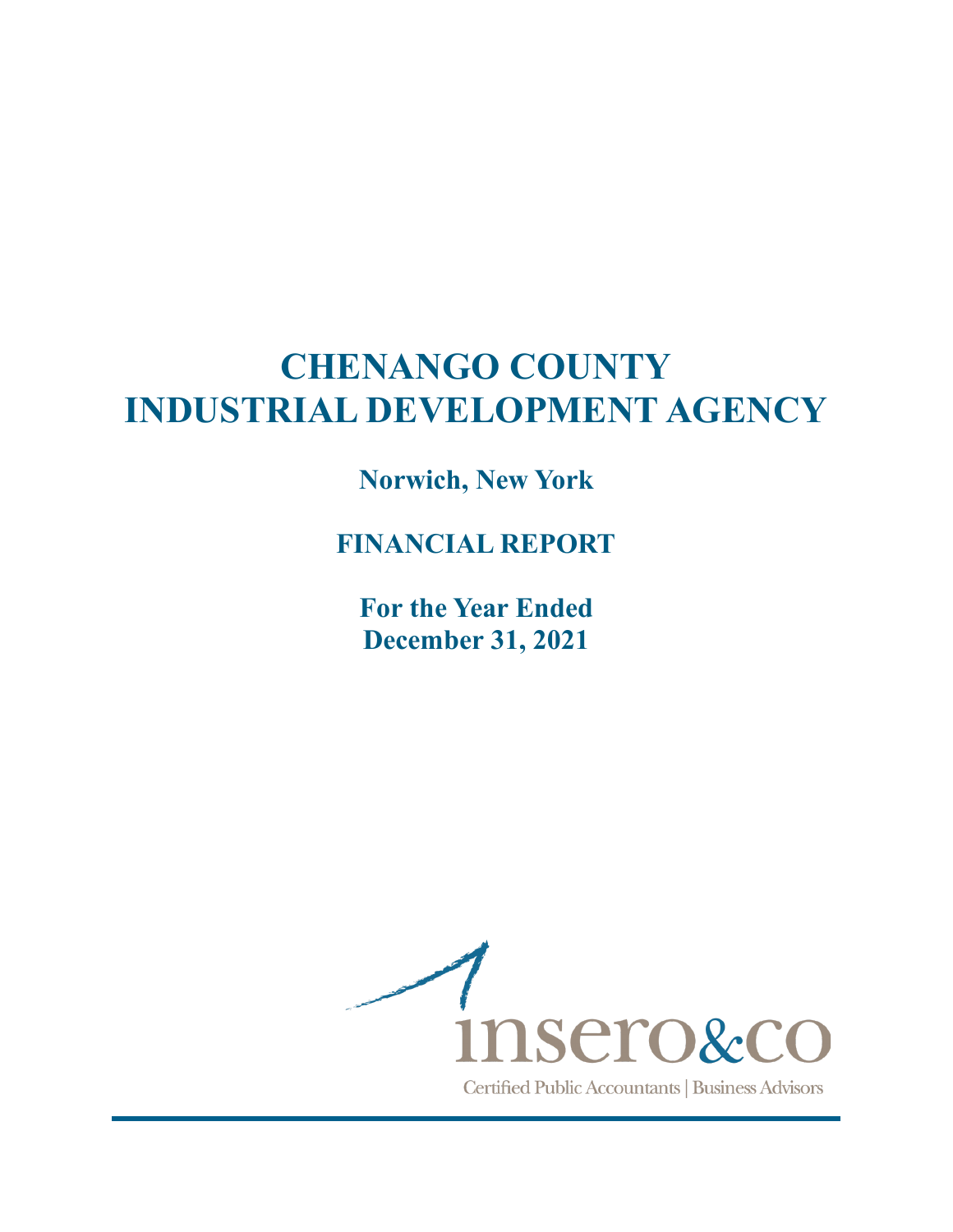## **TABLE OF CONTENTS**

| Independent Auditors' Report                                                                                                                                                                                                                                                    |           |  |  |  |  |  |
|---------------------------------------------------------------------------------------------------------------------------------------------------------------------------------------------------------------------------------------------------------------------------------|-----------|--|--|--|--|--|
| Required Supplementary Information<br>Management's Discussion and Analysis                                                                                                                                                                                                      | 4-4e      |  |  |  |  |  |
| <b>Basic Financial Statements</b><br><b>Statement of Net Position</b>                                                                                                                                                                                                           | 5         |  |  |  |  |  |
| Statement of Revenues, Expenses, and Changes in Net Position                                                                                                                                                                                                                    | 6         |  |  |  |  |  |
| <b>Statement of Cash Flows</b>                                                                                                                                                                                                                                                  | 7         |  |  |  |  |  |
| <b>Notes to Financial Statements</b>                                                                                                                                                                                                                                            | $8-12$    |  |  |  |  |  |
| Supplementary Information<br>Schedule of Projects                                                                                                                                                                                                                               | 13        |  |  |  |  |  |
| Report Required Under Government Auditing Standards<br>Independent Auditors' Report on Internal Control Over Financial Reporting and on<br>Compliance and Other Matters Based on an Audit of Financial Statements Performed in<br>Accordance With Government Auditing Standards | $14 - 15$ |  |  |  |  |  |
|                                                                                                                                                                                                                                                                                 |           |  |  |  |  |  |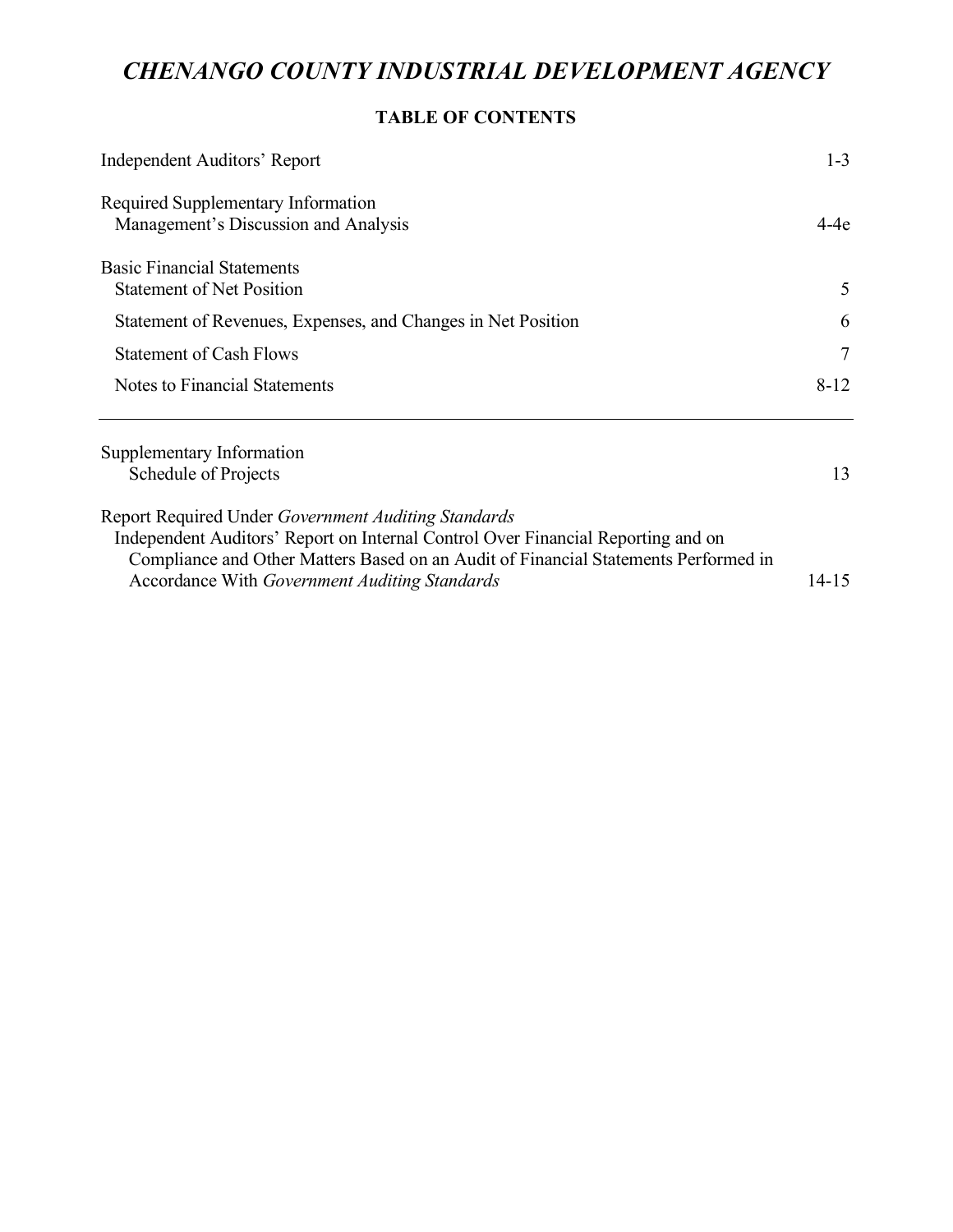

## **INDEPENDENT AUDITORS' REPORT**

To the Board of Directors Chenango County Industrial Development Agency Norwich, New York

## **Report on the Audit of the Financial Statements**

### **Opinion**

We have audited the financial statements of the Chenango County Industrial Development Agency (the Agency), a component unit of the County of Chenango, as of and for the year ended December 31, 2021, and the related notes to the financial statements, which collectively comprise the Agency's basic financial statements as listed in the table of contents.

In our opinion, the accompanying financial statements referred to above present fairly, in all material respects, the financial position of the Agency as of December 31, 2021, and the changes in financial position and its cash flows for the year then ended in accordance with accounting principles generally accepted in the United States of America.

#### **Basis for Opinion**

We conducted our audit in accordance with auditing standards generally accepted in the United States of America (GAAS) and the standards applicable to financial audits contained in *Government Auditing Standards* issued by the Comptroller General of the United States (*Government Auditing Standards*). Our responsibilities under those standards are further described in the Auditors' Responsibilities for the Audit of the Financial Statements section of our report. We are required to be independent of the Agency, and to meet our other ethical responsibilities, in accordance with the relevant ethical requirements relating to our audit. We believe that the audit evidence we have obtained is sufficient and appropriate to provide a basis for our audit opinion.

## **Responsibilities of Management for the Financial Statements**

Management is responsible for the preparation and fair presentation of the financial statements in accordance with accounting principles generally accepted in the United States of America, and for the design, implementation, and maintenance of internal control relevant to the preparation and fair presentation of financial statements that are free from material misstatement, whether due to fraud or error.

In preparing the financial statements, management is required to evaluate whether there are conditions or events, considered in the aggregate, that raise substantial doubt about the Agency's ability to continue as a going concern for twelve months beyond the financial statement date, including any currently known information that may raise substantial doubt shortly thereafter.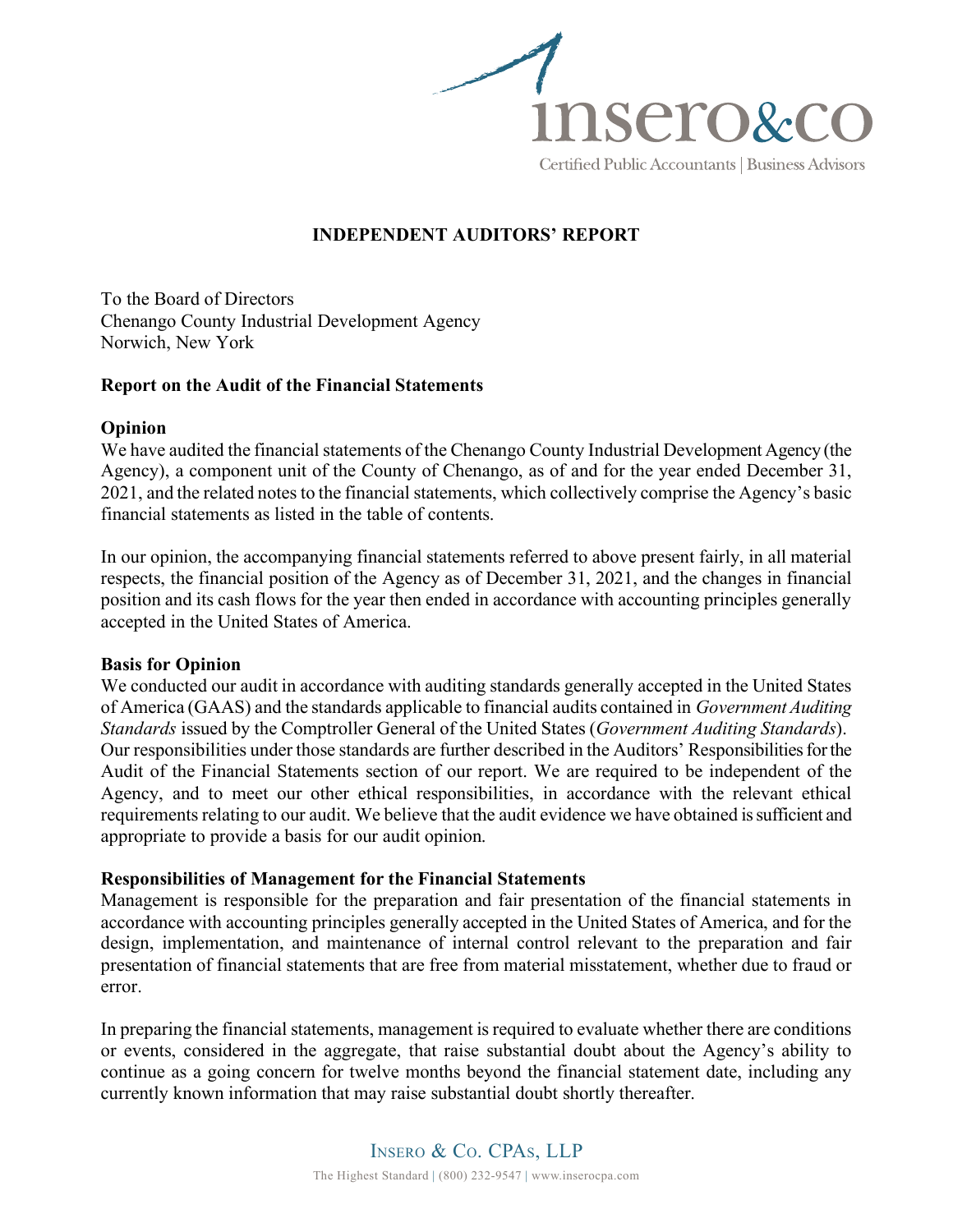## **Auditors' Responsibilities for the Audit of the Financial Statements**

Our objectives are to obtain reasonable assurance about whether the financial statements as a whole are free from material misstatement, whether due to fraud or error, and to issue an auditors' report that includes our opinion. Reasonable assurance is a high level of assurance but is not absolute assurance and therefore is not a guarantee that an audit conducted in accordance with GAAS and *Government Auditing Standards* will always detect a material misstatement when it exists. The risk of not detecting a material misstatement resulting from fraud is higher than for one resulting from error, as fraud may involve collusion, forgery, intentional omissions, misrepresentations, or the override of internal control. Misstatements are considered material if there is a substantial likelihood that, individually or in the aggregate, they would influence the judgment made by a reasonable user based on the financial statements.

In performing an audit in accordance with GAAS and *Government Auditing Standards*, we:

- Exercise professional judgment and maintain professional skepticism throughout the audit.
- Identify and assess the risks of material misstatement of the financial statements, whether due to fraud or error, and design and perform audit procedures responsive to those risks. Such procedures include examining, on a test basis, evidence regarding the amounts and disclosures in the financial statements.
- Obtain an understanding of internal control relevant to the audit in order to design audit procedures that are appropriate in the circumstances, but not for the purpose of expressing an opinion on the effectiveness of the Agency's internal control. Accordingly, no such opinion is expressed.
- Evaluate the appropriateness of accounting policies used and the reasonableness of significant accounting estimates made by management, as well as evaluate the overall presentation of the financial statements.
- Conclude whether, in our judgment, there are conditions or events, considered in the aggregate, that raise substantial doubt about the Agency's ability to continue as a going concern for a reasonable period of time.

We are required to communicate with those charged with governance regarding, among other matters, the planned scope and timing of the audit, significant audit findings, and certain internal control-related matters that we identified during the audit.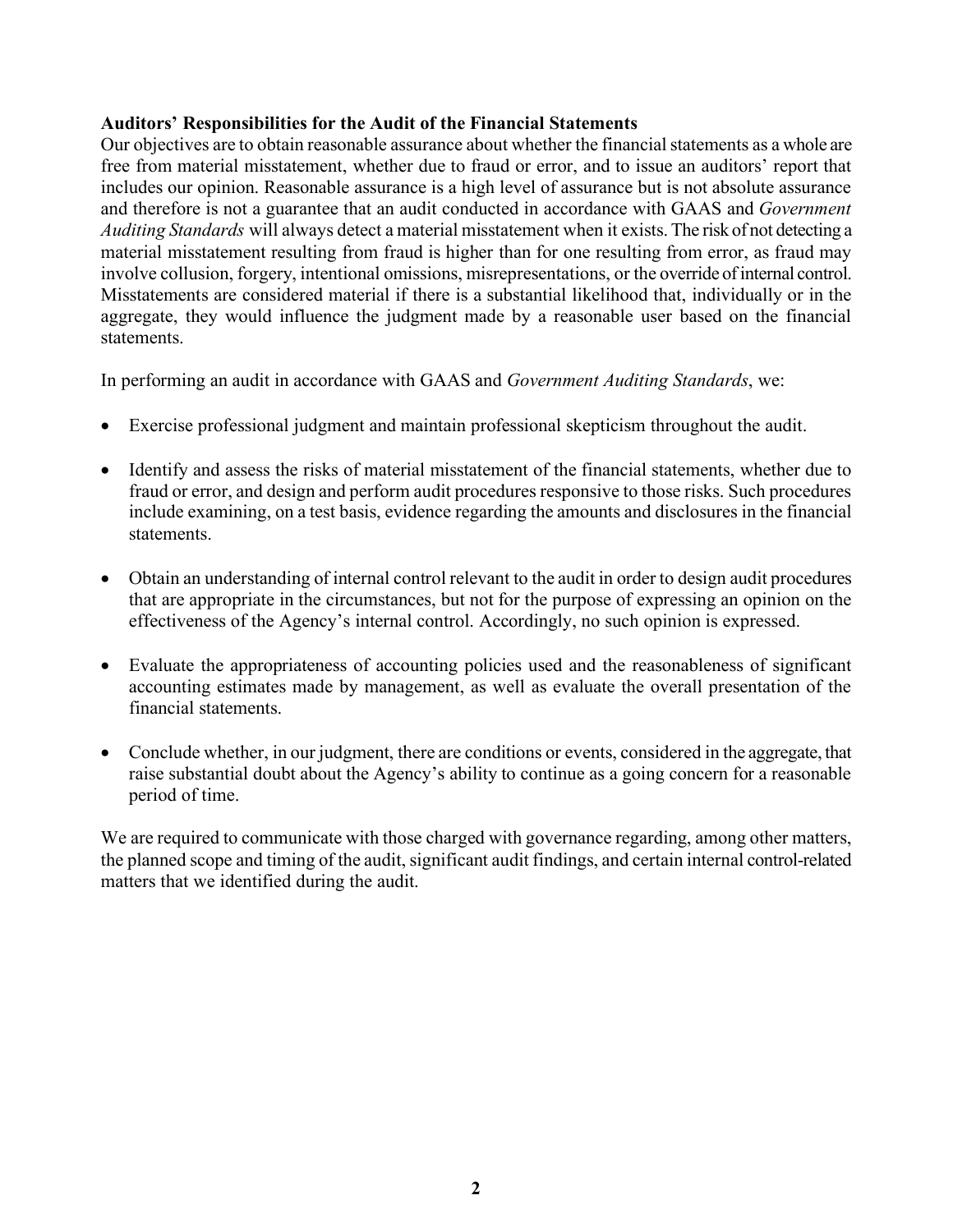#### **Required Supplementary Information**

Accounting principles generally accepted in the United States of America require that the Management's Discussion and Analysis be presented to supplement the basic financial statements. Such information is the responsibility of management and, although not a part of the basic financial statements, is required by the Governmental Accounting Standards Board who considers it to be an essential part of financial reporting for placing the basic financial statements in an appropriate operational, economic, or historical context. We have applied certain limited procedures to the required supplementary information in accordance with GAAS, which consisted of inquiries of management about the methods of preparing the information and comparing the information for consistency with management's responses to our inquiries, the basic financial statements, and other knowledge we obtained during our audit of the basic financial statements. We do not express an opinion or provide any assurance on the information because the limited procedures do not provide us with sufficient evidence to express an opinion or provide any assurance.

#### **Supplementary Information**

Our audit was conducted for the purpose of forming opinions on the financial statements that collectively comprise the Agency's basic financial statements. The Schedule of Projects is presented for purposes of additional analysis and are not a required part of the basic financial statements. Such information is the responsibility of management and was derived from and relates directly to the underlying accounting and other records used to prepare the basic financial statements. The information has been subjected to the auditing procedures applied in the audit of the basic financial statements and certain additional procedures, including comparing and reconciling such information directly to the underlying accounting and other records used to prepare the basic financial statements or to the basic financial statements themselves, and other additional procedures in accordance with GAAS. In our opinion, the Schedule of Projects is fairly stated, in all material respects, in relation to the basic financial statements as a whole.

## **Other Reporting Required by** *Government Auditing Standards*

In accordance with *Government Auditing Standards*, we have also issued our report dated March 29, 2022, on our consideration of the Agency's internal control over financial reporting and on our tests of its compliance with certain provisions of laws, regulations, contracts, and grant agreements and other matters. The purpose of that report is solely to describe the scope of our testing of internal control over financial reporting and compliance and the results of that testing, and not to provide an opinion on the effectiveness of the Agency's internal control over financial reporting or on compliance. That report is an integral part of an audit performed in accordance with *Government Auditing Standards* in considering Agency's internal control over financial reporting and compliance.

Respectfully submitted,

Inseror Co. CPA, LLP

Insero & Co. CPAs, LLP Certified Public Accountants

Ithaca, New York March 29, 2022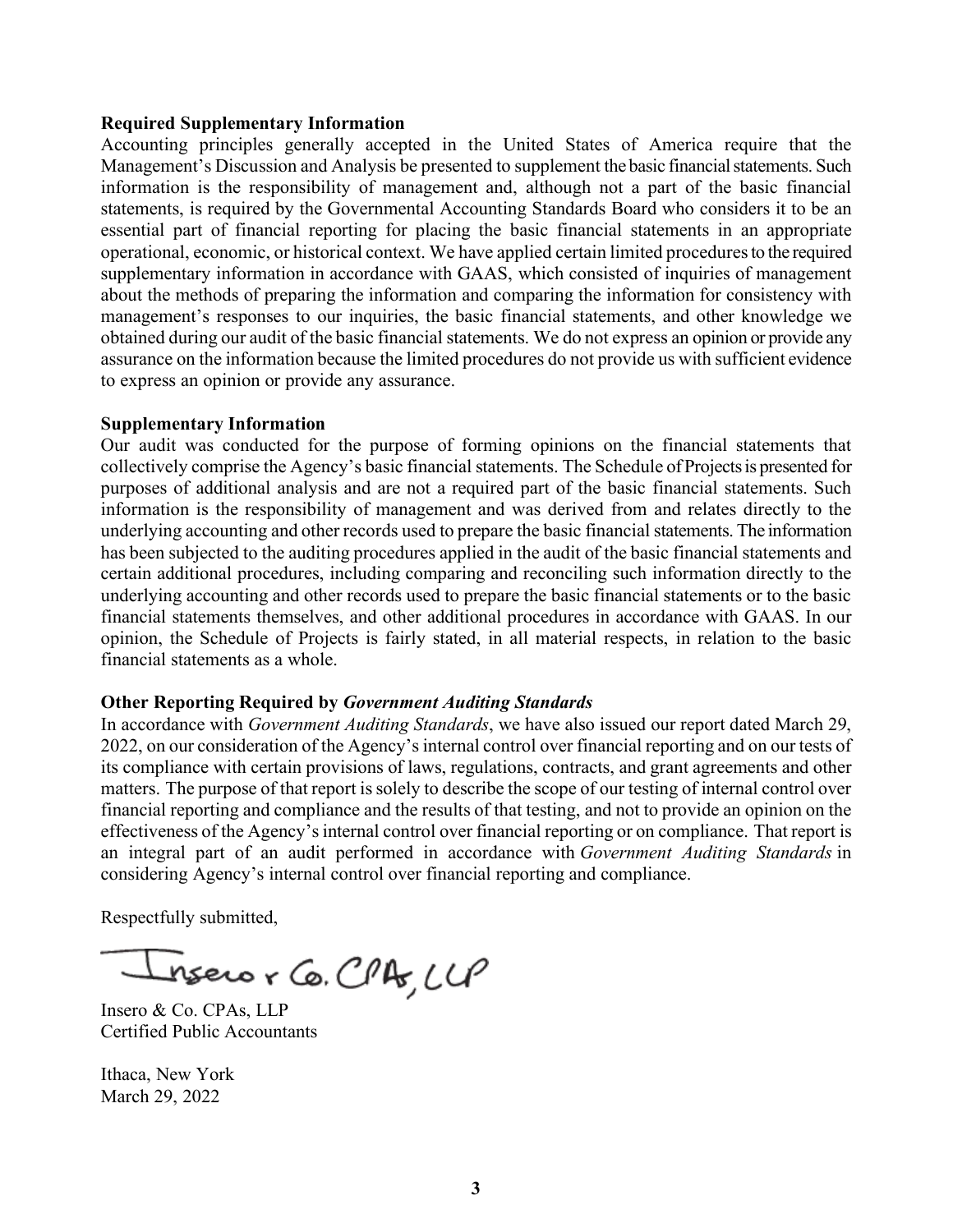## **MANAGEMENT'S DISCUSSION AND ANALYSIS DECEMBER 31, 2021**

The Chenango County Industrial Development Agency (the Agency), a component unit of Chenango County, New York, was created to encourage economic growth in Chenango County.

Mission: The Chenango County Industrial Development Agency was created to promote, develop, encourage, and assist in the acquiring, constructing, reconstructing, improving, maintaining, equipping and furnishing industrial, manufacturing, warehousing, commercial, research, and recreation facilities including industrial pollution control facilities, educational or cultural facilities, railroad facilities, and continuing care retirement communities. To provide financial assistance and thereby advance the job opportunities, health, general prosperity and economic welfare of the people of theCounty of Chenango and to improve their recreation opportunities, prosperity and standard of living.

The following Management's Discussion and Analysis (MD&A) provides a comprehensive overview of the Agency's financial position as of December 31, 2021 and the result of its operations for the year then ended. Management has prepared the financial statements and related footnote disclosures along with this MD&A. The MD&A should be read in conjunction with the audited financial statements and related footnotes of the Agency, which directly follow the MD&A.

## **FINANCIAL HIGHLIGHTS**

- Total cash of \$747,224 in 2021 increased from cash of \$701,762 in 2020. As noted below, the primary cause of the increase was due the result of operations.
- Total revenue of \$189,202 in 2021 increased from revenue of \$45,438 in 2020, primarily as a result of the increase in project fees.
- Total expenses of \$180,733 in 2021 increased from expenses of \$139,873 in 2020, primarily due to an increase in other project fee expenses.
- Net position for the year ended December 31, 2021 amounted to \$1,370,377, reflecting an increase of \$8,469 from net position of \$1,361,908 at December 31, 2020.

## **OVERVIEW OF THE BASIC FINANCIAL STATEMENTS**

The financial statements of the Chenango County Industrial Development Agency have been prepared in accordance with accounting principles generally accepted in the United States of America, (U.S. GAAP) as prescribed by the Governmental Accounting Standards Board (GASB).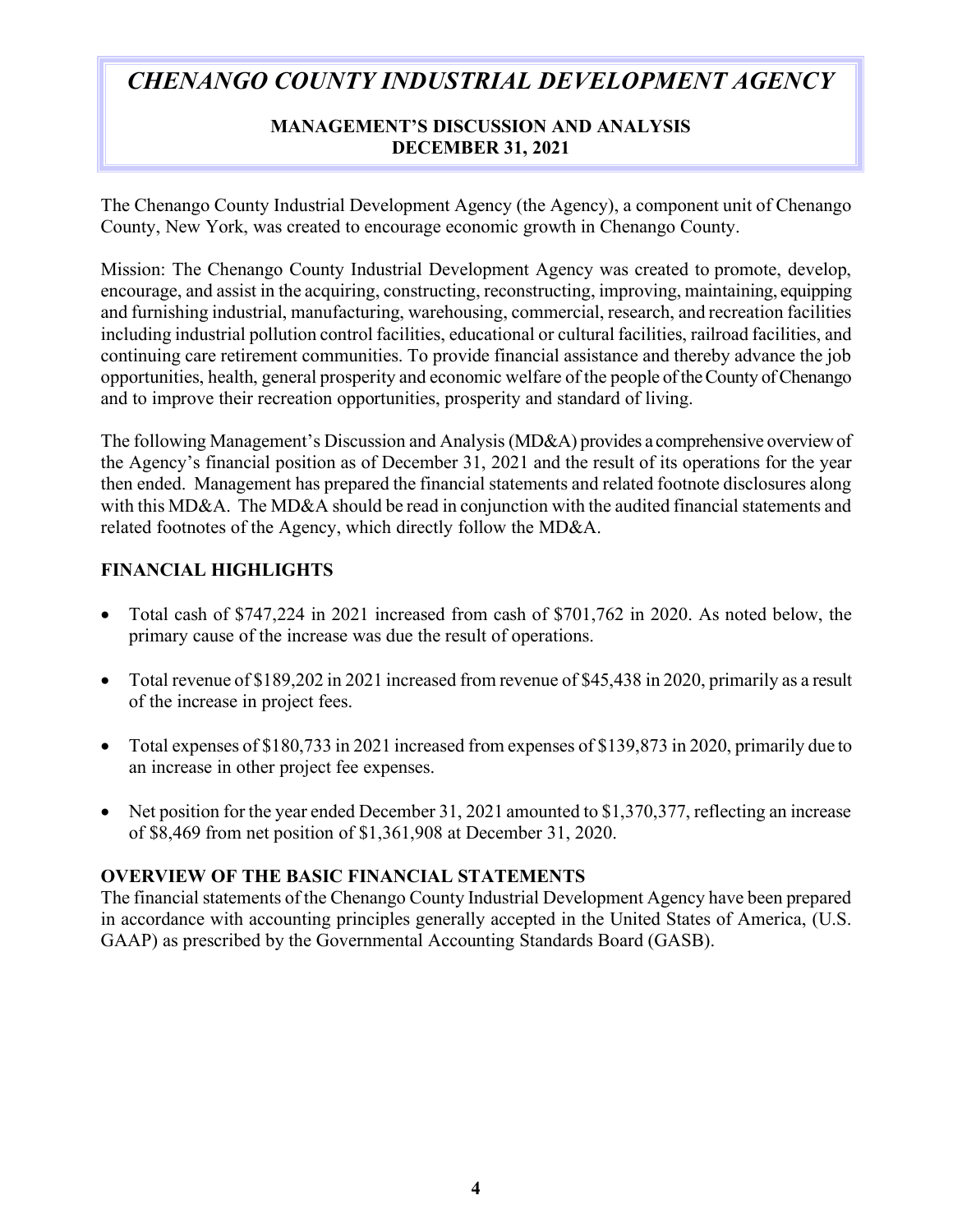## **MANAGEMENT'S DISCUSSION AND ANALYSIS DECEMBER 31, 2021**

The basic financial statements consist of a Statement of Net Position; a Statement of Revenues, Expenses, and Changes in Net Position; a Statement of Cash Flows; and accompanying notes. These statements provide information on the financial position of the Agency and the financial activity and results of its operations during the year. A description of the Agency's financial statements follows:

- The Statement of Net Position presents information on all of the Agency's assets and liabilities, with the difference between the two reported as net position. Over time, increases or decreases in net position may serve as a useful indicator as to whether the financial position of the Agency is improving or deteriorating.
- The Statement of Revenues, Expenses, and Changes in Net Position presents information showing the change in the Agency's net position during the most recent fiscal year. All changes in net position are reported as soon as the underlying event giving rise to the change occurs, regardless of the timing of cash flows. Thus, revenues and expenses reported in this statement include all items that will result in cash received or disbursed in future fiscal periods.
- The Statement of Cash Flows provides information on the major sources and uses of cash during the year. The cash flow statement portrays net cash provided or used from operating, non-capital financing, capital financing, and investing activities.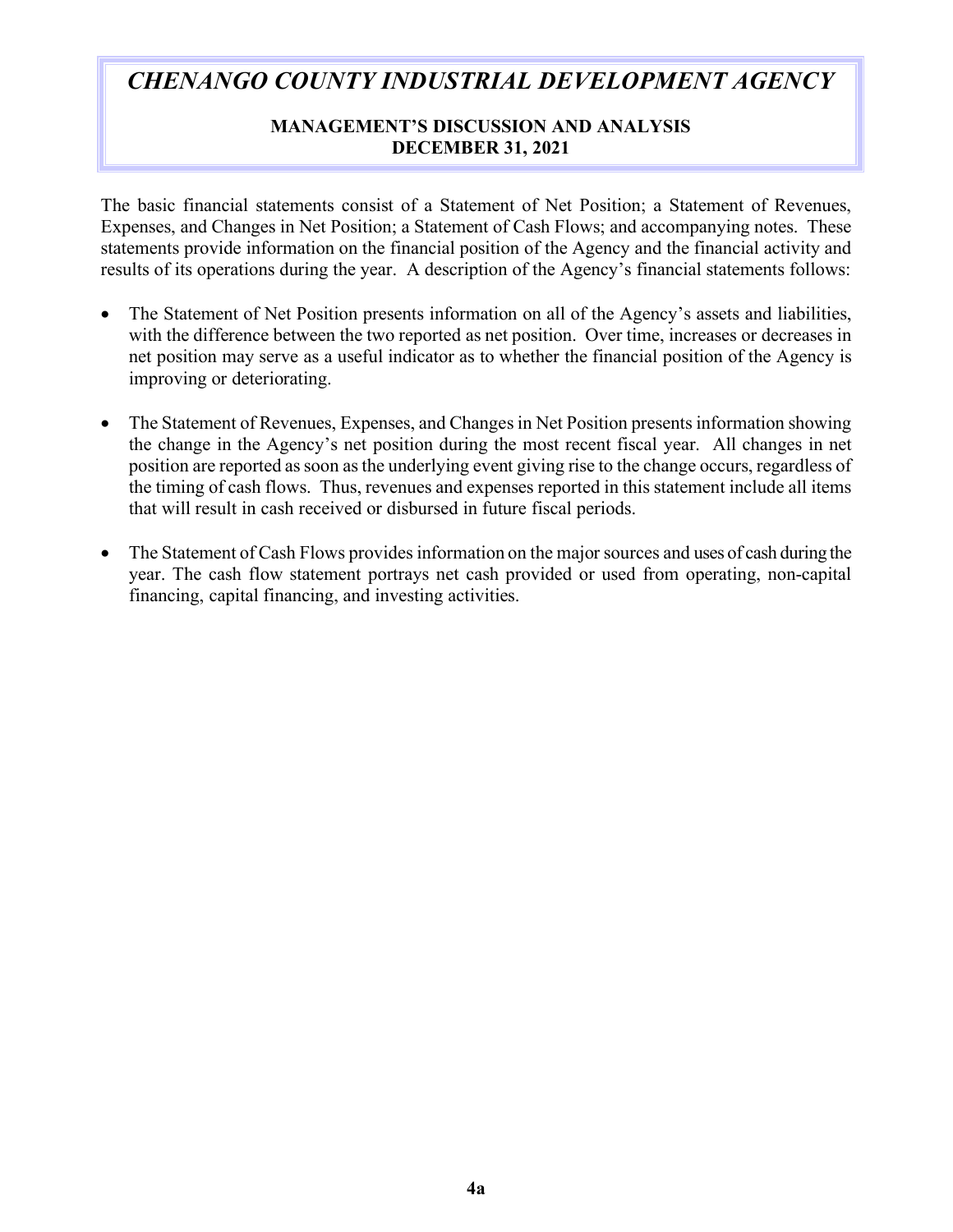## **MANAGEMENT'S DISCUSSION AND ANALYSIS DECEMBER 31, 2021**

## **FINANCIAL ANALYSIS OF THE AGENCY AS A WHOLE**

Our analysis below focuses on the net position (*Figure 1*) and changesin net position *(Figure 2)* of the Agency's activities.

| <b>Condensed Statement of Net Position</b>      | The Agency                | <b>Total Dollar</b><br><b>Change</b> |                      |  |
|-------------------------------------------------|---------------------------|--------------------------------------|----------------------|--|
|                                                 | 2021                      | 2020                                 |                      |  |
| Current Assets:                                 |                           |                                      |                      |  |
| Cash and Cash Equivalents                       | \$<br>747,224             | $\mathbb{S}$<br>701,762              | \$<br>45,462         |  |
| <b>Accounts Receivable</b>                      | 3,376                     |                                      | 3,376                |  |
| Prepaid Expenses                                | 4,622                     | 4,424                                | 198                  |  |
| Current Lease Receivable, Current               | 4,690                     | 4,878                                | (188)                |  |
| <b>Total Current Assets</b>                     | 759,912                   | 711,064                              | 48,848               |  |
| Non-Current Assets:                             |                           |                                      |                      |  |
| Capital Leases Receivables                      |                           |                                      |                      |  |
| - Non-Current Portion                           | 20,520                    | 25,022                               | (4,502)              |  |
| Land and Non-Depreciable Capital Assets         | 238,000                   | 238,000                              |                      |  |
| Depreciable Capital Assets, Net                 | 363,188                   | 389,872                              | (26, 684)            |  |
| <b>Total Assets</b>                             | 1,381,620                 | 1,363,958                            | 17,662               |  |
| Current Liabilities:                            |                           |                                      |                      |  |
| <b>Accounts Payable and Accrued Liabilities</b> | 2,943                     | 2,050                                | 893                  |  |
| Deferred Revenue                                | 8,300                     |                                      | 8,300                |  |
| <b>Total Current Liabilities</b>                | 11,243                    | 2,050                                | 9,193                |  |
| Net Investment in Capital Assets                | 601,188                   | 627,872                              | (26, 684)            |  |
| Unrestricted                                    | 769,189                   | 734,036                              | 35,153               |  |
| <b>Total Net Position</b>                       | $\mathbb{S}$<br>1,370,377 | $\mathbb{S}$<br>1,361,908            | $\mathbf S$<br>8,469 |  |

## *Figure 1*

The increase in cash relates to an increase in current operations. The decrease in capital assets, and the net investment in capital assets, is due to the increase in accumulated depreciation based on useful lives.

The increase in deferred revenue is a result of prepaid rental income from Pro-Tel Properties, LLC.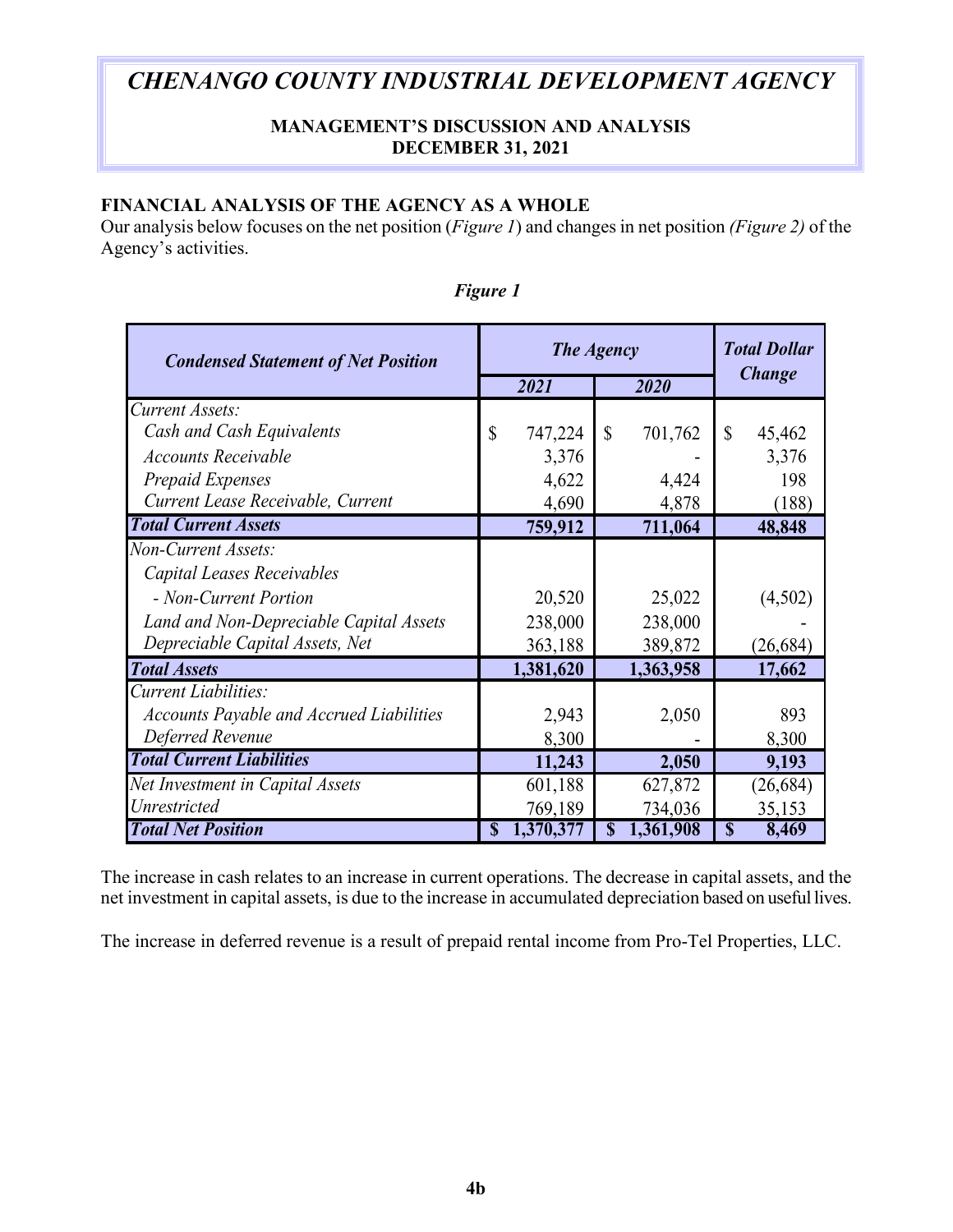## **MANAGEMENT'S DISCUSSION AND ANALYSIS DECEMBER 31, 2021**

Our analysis in *Figure 2* considers the operations of the Agency's activities.

| <b>Changes in Net Position</b>           | The Agency    | <b>Total Dollar</b><br><b>Change</b> |                         |
|------------------------------------------|---------------|--------------------------------------|-------------------------|
|                                          | 2021          | 2020                                 |                         |
| <b>Operating Revenues:</b>               |               |                                      |                         |
| Project Fees                             | \$<br>149,765 | \$<br>28,241                         | $\mathbb{S}$<br>121,524 |
| Rental Income                            | 38,440        | 5,400                                | 33,040                  |
| <b>Non-Operating Revenues</b>            | 997           | 11,797                               | (10, 800)               |
| <b>Total Revenues</b>                    | 189,202       | 45,438                               | 143,764                 |
| <b>Operating Expenses:</b>               |               |                                      |                         |
| <b>Administrative and Support Fees</b>   | 79,625        | 75,000                               | 4,625                   |
| <b>Advertising and Marketing Expense</b> | 5,925         | 2,853                                | 3,072                   |
| Depreciation                             | 26,684        | 26,684                               |                         |
| Repairs and Maintenance                  | 1,700         | 6,448                                | (4,748)                 |
| Other Project Fees                       | 32,998        |                                      | 32,998                  |
| Legal and Professional Fees              | 9,766         | 7,150                                | 2,616                   |
| <i>Insurance</i>                         | 7,616         | 7,591                                | 25                      |
| <b>PILOT</b>                             | 2,250         | 2,250                                |                         |
| <b>Office and Miscellaneous Expense</b>  | 3,956         | 3,412                                | 544                     |
| Travel and Training                      | 1,961         | 257                                  | 1,704                   |
| <i>Utilities</i>                         | 7,512         | 7,505                                | 7                       |
| Rental Expense                           | 740           | 723                                  | 17                      |
| <b>Total Expenses</b>                    | 180,733       | 139,873                              | 40,860                  |
| <b>Change in Net Position</b>            | \$<br>8,469   | $\mathbf S$<br>(94, 435)             | 102,904<br>$\mathbf S$  |

## *Figure 2*

Total revenues of the Agency increased \$143,764. The increase is due to an increase in project fee income.

Total expenses of the Agency increased \$40,860. The increase in expenses is due to an increase in Other Project Fees and Administrative and Support Fees.

## **CAPITAL ASSETS**

During 2021, the Capital Assets total balance was \$601,188. This amount represents a net decrease (including additions, deletions, and depreciation) of \$26,684 compared to last year, due to an increase in accumulated depreciation based on useful lives.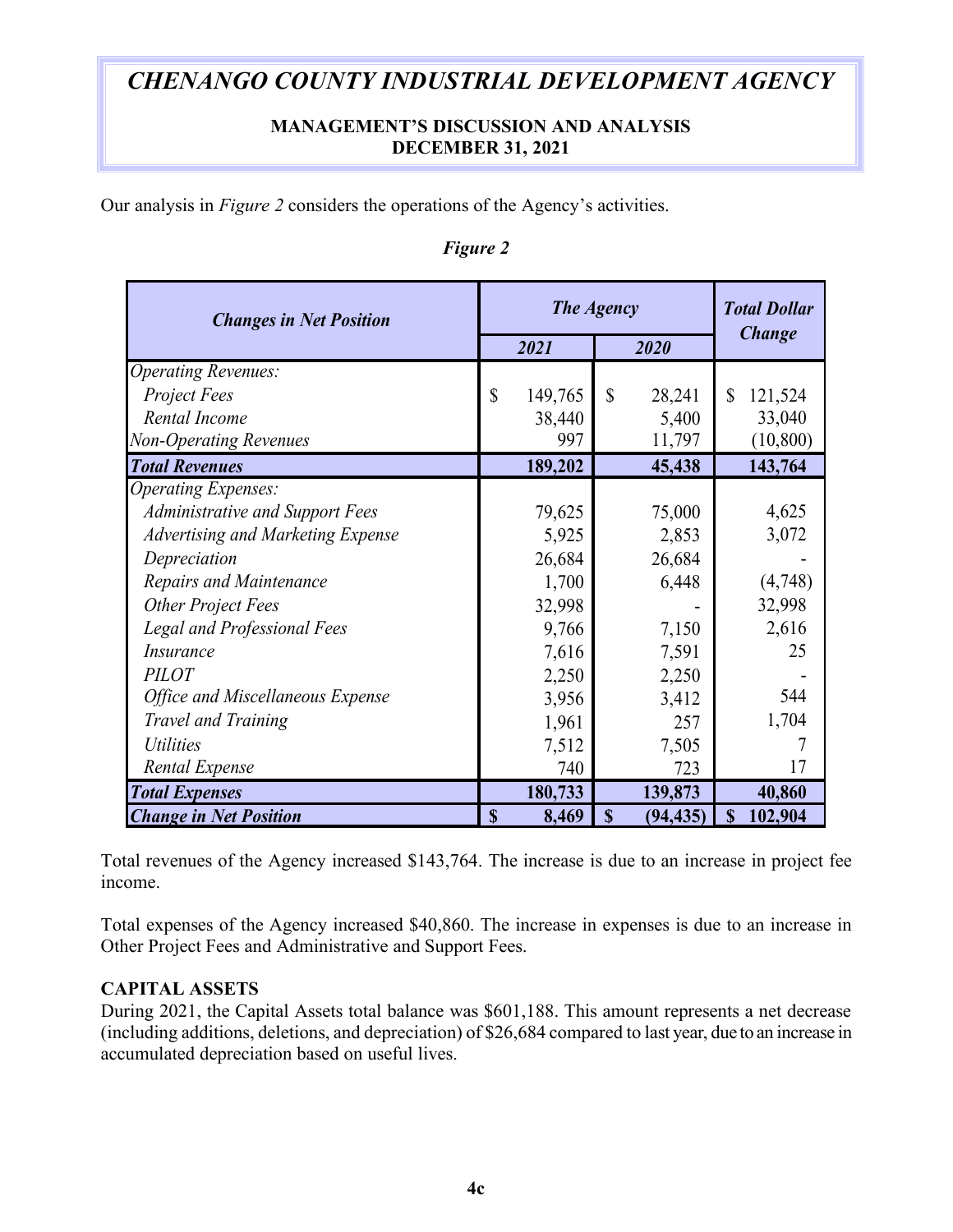### **MANAGEMENT'S DISCUSSION AND ANALYSIS DECEMBER 31, 2021**

#### *Figure 3*

| <b>Changes in Capital Assets</b> |    | The Agency |  |            |  | <b>Total Dollar</b><br><b>Change</b> |  |
|----------------------------------|----|------------|--|------------|--|--------------------------------------|--|
|                                  |    | 2021       |  | 2020       |  |                                      |  |
| Land - Earl B. Clark             | \$ | 238,000    |  | 238,000    |  |                                      |  |
| <b>Building-Incubator</b>        |    | 984,748    |  | 984,748    |  |                                      |  |
| <b>Accumulated Depreciation</b>  |    | (621, 560) |  | (594, 876) |  | (26, 684)                            |  |
| <b>Totals</b>                    |    | 601,188    |  | 627,872    |  | (26, 684)                            |  |

## **FACTORS BEARING ON THE AGENCY'S FUTURE**

Future Risk Factors related to the Chenango County IDA and/or the Development Chenango Corporation for 2022:

## *1. Green Initiatives*:

The Climate Leadership and Community Protection Act of 2019 establishes certain emission reduction limits as well as additional goals to address climate change. These requirements and goals include:

- Limit statewide greenhouse gas emissions to 40% of 1990 levels by 2030 and 85% by 2050
- A plan to achieve net zero greenhouse gas emissions across New York State's economy
- 70% renewable electricity by 2030
- 100% zero emission electricity by 2040

The Agency has seen a significant increased number of solar and wind projects in Chenango County. In 2021, the Agency approved solar projects in North Norwich (1) and Coventry (1). We are aware of two more solar projects in the County, although they have not contacted the Agency for benefits at this time.

The Agency approved the County's first wind project in December 2021. This project was highly controversial and we worked closely with the Town of Guilford on vetting this project, weighing the financial benefit while also seeking to address concerns from community members who were vehemently opposed to the project. The Agency did approve the project, which has yet to be closed, but has moved forward.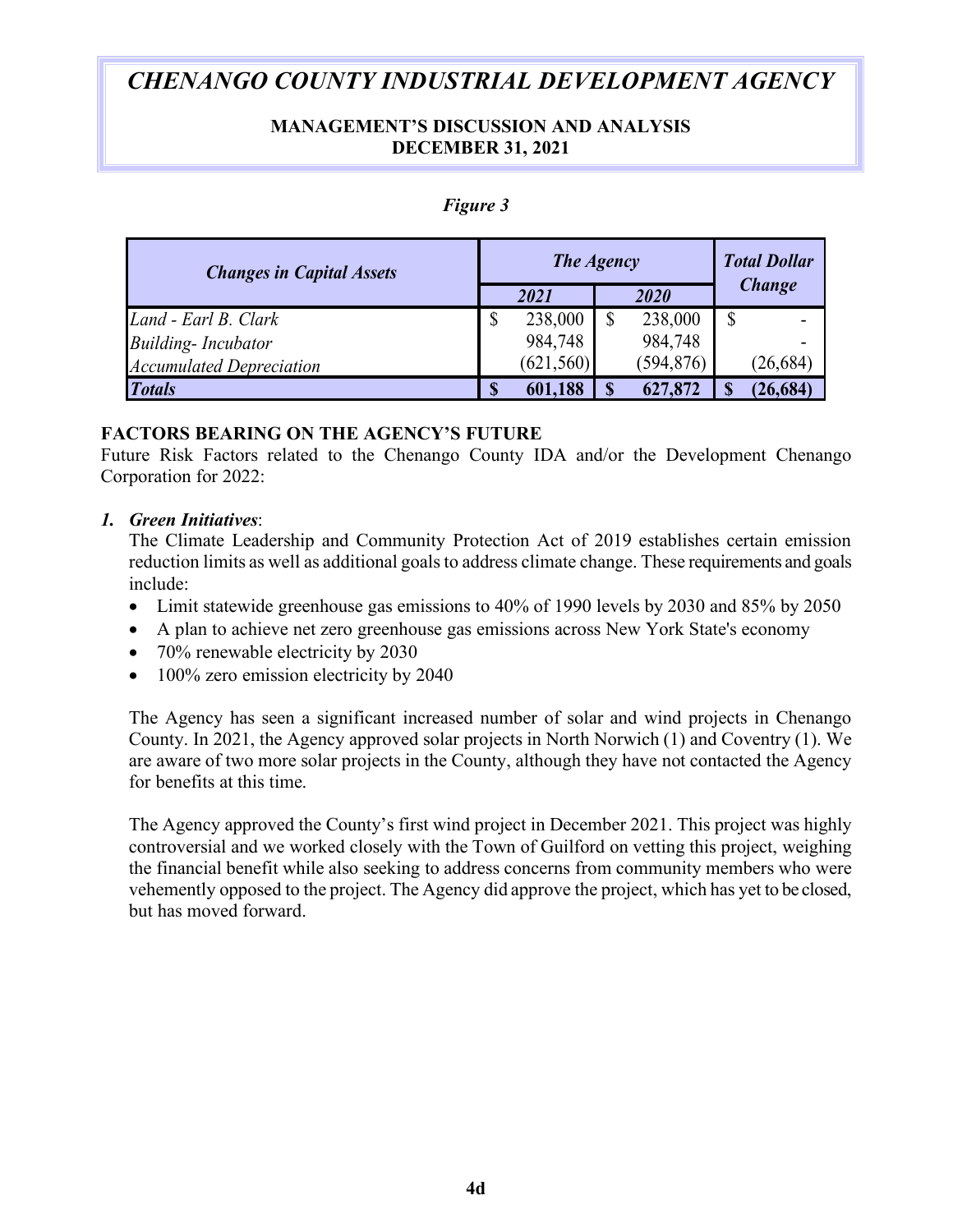## **MANAGEMENT'S DISCUSSION AND ANALYSIS DECEMBER 31, 2021**

## *2. Railroad*:

The Agency is working with FEMA and the NYS&W Railway on improvements needed to the 42 miles of track throughout the County. In the previous report, it was noted that an effort was being made to bring the rail back online after washouts in 2006. This project was completed in 2019, and in the fall of 2019 another series of washouts occurred, putting an immediate stop to the use of the track once again.

In addition, it was discovered that some of the bridges in the County were impassible by the train, and these needed improvements were not part of the EDA application or improvements. Currently the Agency is working with FEMA on an application to address the October 31, 2019 washouts, and working with NYS&W to determine any possible next steps to bringing the rail back online, and/or pursuing other opportunities.

Update: the FEMA application has been approved and monies from FEMA have been disbursed to the Agency and transferred to NYS&W.

In August 2021, Executive Director K. Green met with NYS&W President, N. Fenno to discuss the future of the railroad, the improvements needed and to address the issue surrounding the significant investment that the EDA and the County made to get the track up and running regularly again. It was made clear that while NYS&W sees the Chenango portion of the track as an asset, no plans have been made to complete the additional work needed. It was also indicated, by N. Fenno that without regular customers along the rail who would pledge to utilize the track, that NYS&W is not inclined to spend additional monies on the improvements to the track.

A local group, Expedition Chenango, has contacted the Agency and proposed a tourism project utilizing the abandoned track for rail bikes. In discussions with NYS&W it was agreed to explore this temporary utilization with the understanding that NYS&W will require specific insurance and holds the final approval on a schedule, use, etc. This project is scheduled to tentatively begin spring/summer 2022.

## *3. Downtown Revitalization Initiative*

In September 2021, the Development Chenango Corporation (DCC) applied to Empire State Development (Southern Tier) for a \$10M Downtown Revitalization Initiative Grant. On December 8, 2021 we were awarded this highly competitive grant.

Executive Director, K. Green, has been selected to serve as point person for the state and will also co-chair the local planning committee with newly elected Mayor B. Doliver. This massive grant will add to the scope and work of DCC and the staff of the organization. The municipality had little involvement with the application and they do not have the capacity or understanding of the grant to manage and administer the municipal projects outlined in the grant application. Once awards are accounted (fall 2022) it will largely fall on DCC to manage the grant program, work with project sponsors and continue to liaison with our state partners.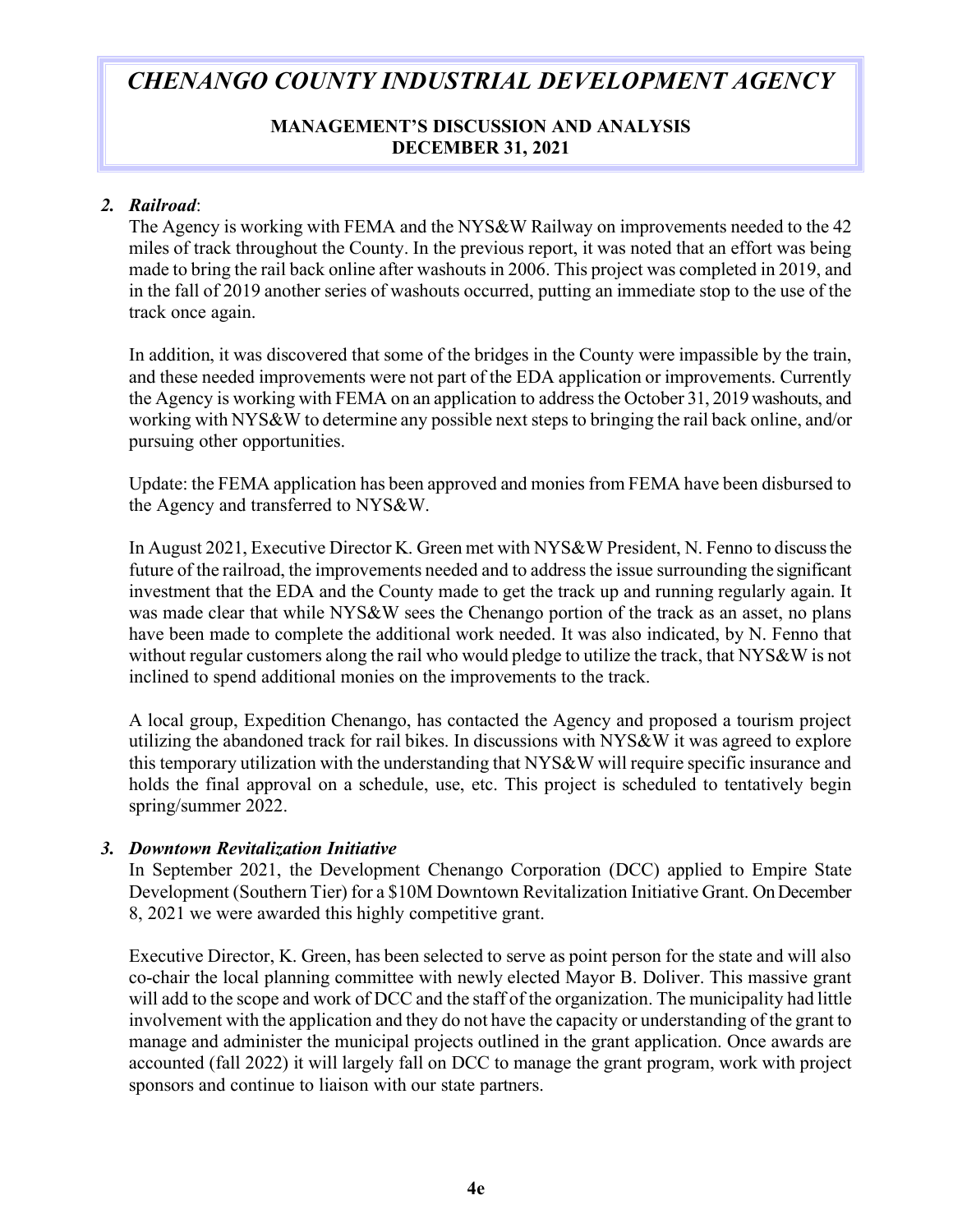## **MANAGEMENT'S DISCUSSION AND ANALYSIS DECEMBER 31, 2021**

### *4. Property Sale and Acquisition*

The Agency has decided to sell the Manufacturing incubator building that we own at the Lt. Warren Eaton Airport. The building was vacant for 3+ years after the previous manufacturer outgrew the space. Despite several attempts to lease the space, in August 2021 we were able to enter into a lease with local company, Pro-tel, who needed to expand and was looking outside of Chenango County. In November 2021 they made an offer to purchase the building. (note that Chenango County owns the land under the building and the Agency holds a 99-year lease for the land).

While we are selling this asset, we are currently considering purchasing a building in Bainbridge as a food incubator/manufacturing facility for a growing company. We have made an unofficial offer to purchase and are awaiting the appraisal.

### **CONTACTING THE AGENCY'S FINANCIAL MANAGEMENT**

This financial report is designed to provide the Agency's clients, investors, and creditors with a general overview of the Agency's finances and demonstrate the Agency's accountability for the money it receives. If you have questions about this report or need additional financial information, contact the Chenango County Industrial Development Agency, 19 Eaton Ave, Norwich, New York 13815.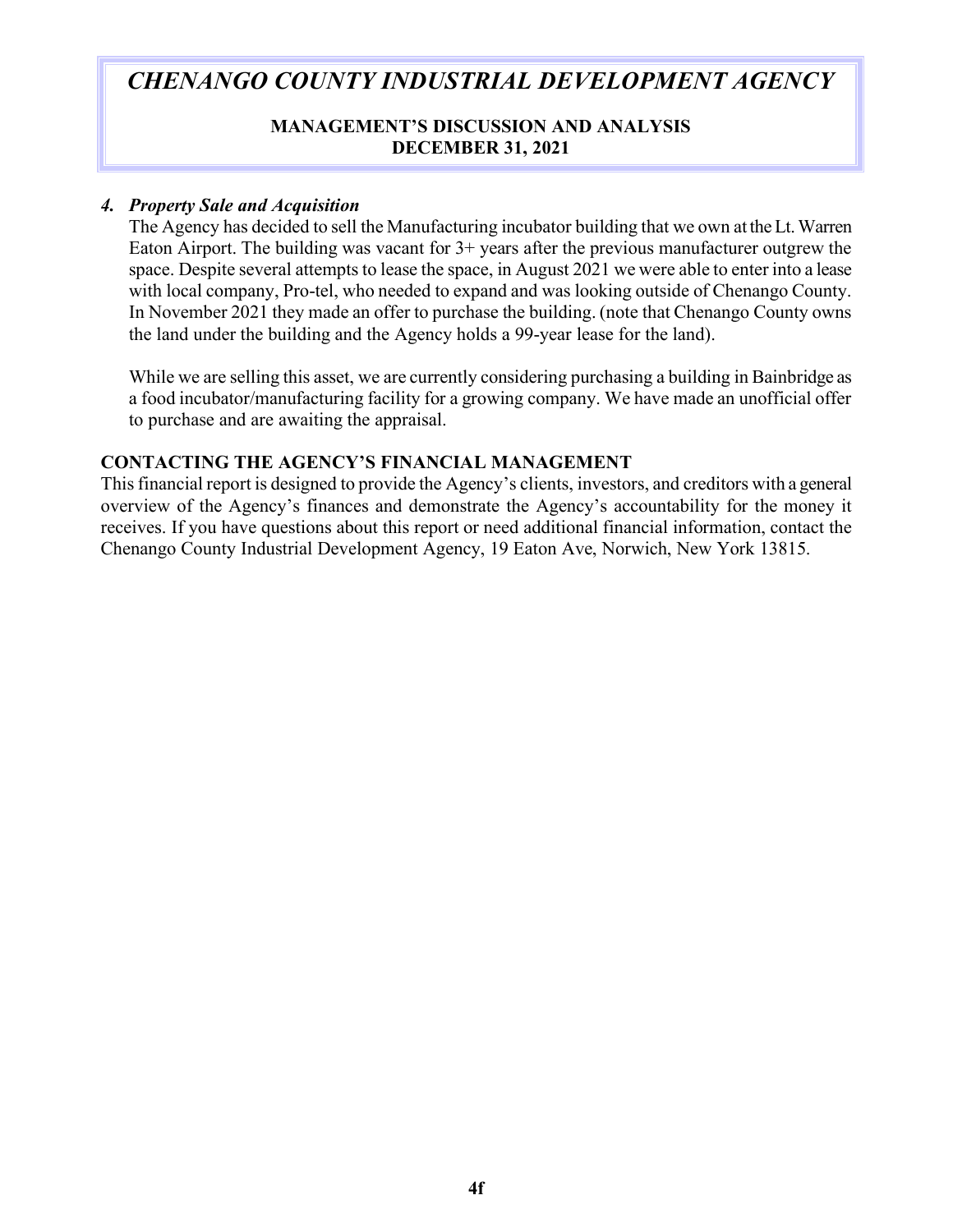## **STATEMENT OF NET POSITION DECEMBER 31, 2021**

### **ASSETS**

| <b>Current Assets</b>                              |                 |
|----------------------------------------------------|-----------------|
| Cash and Cash Equivalents                          | \$<br>747,224   |
| <b>Accounts Receivable</b>                         | 3,376           |
| Prepaid Expenses                                   | 4,622           |
| <b>Current Lease Receivables - Current Portion</b> | 4,690           |
| <b>Total Current Assets</b>                        | 759,912         |
| <b>Non-Current Assets</b>                          |                 |
| Capital Leases Receivable - Non-Current Portion    | 20,520          |
| Land and Non-Depreciable Capital Assets            | 238,000         |
| Depreciable Capital Assets, Net                    | 363,188         |
| <b>Total Non-Current Assets</b>                    | 621,708         |
| <b>Total Assets</b>                                | 1,381,620       |
| <b>LIABILITIES</b>                                 |                 |
| <b>Current Liabilities</b>                         |                 |
| <b>Accounts Payable and Accrued Liabilities</b>    | 2,943           |
| Deferred Revenue                                   | 8,300           |
| <b>Total Current Liabilities</b>                   | 11,243          |
| <b>Total Liabilities</b>                           | 11,243          |
| <b>NET POSITION</b>                                |                 |
| Net Investment in Capital Assets                   | 601,188         |
| Unrestricted                                       | 769,189         |
| <b>Total Net Position</b>                          | \$<br>1,370,377 |

*See Notes to Financial Statements*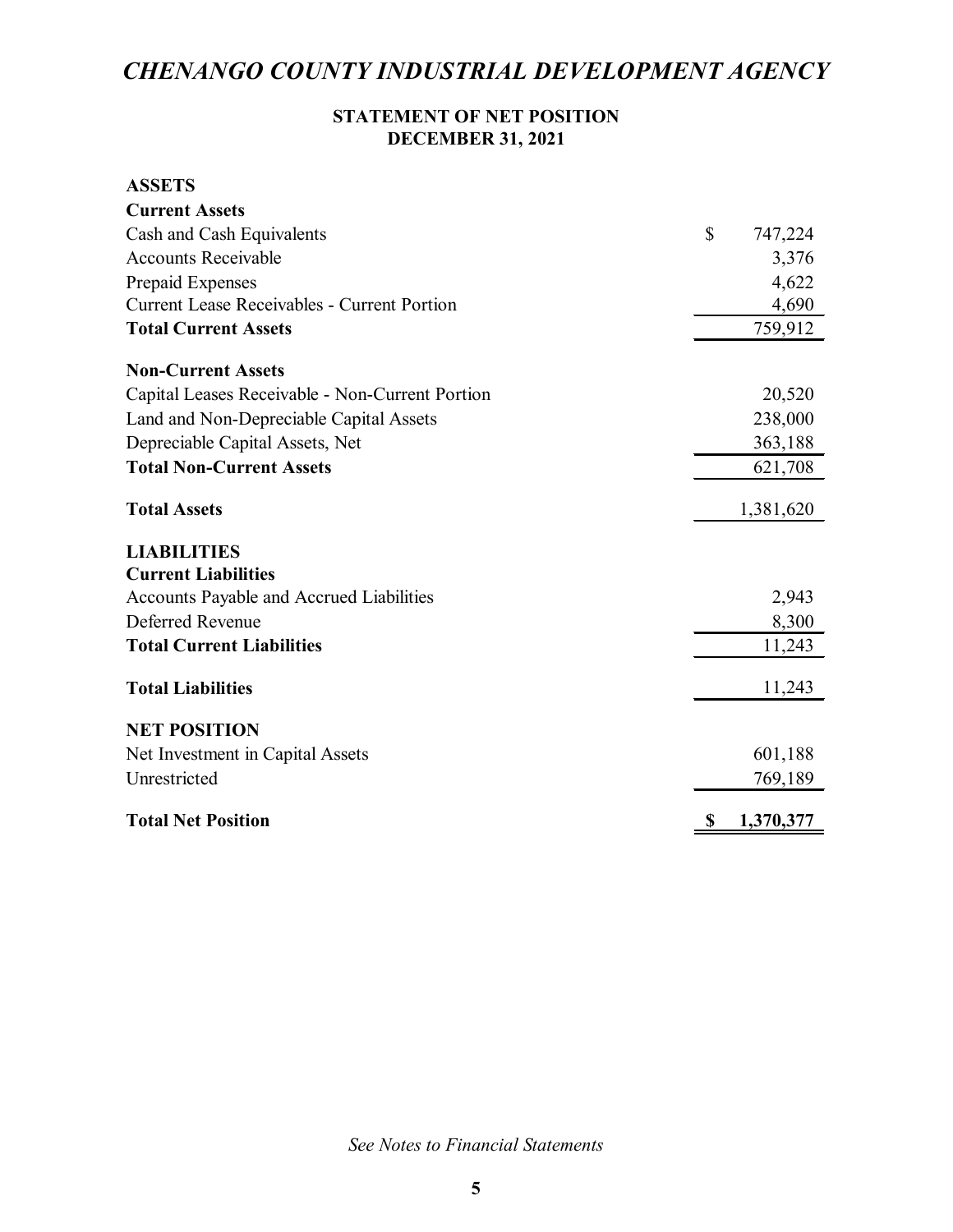## **STATEMENT OF REVENUES, EXPENSES, AND CHANGES IN NET POSITION FOR THE YEAR ENDED DECEMBER 31, 2021**

| <b>Operating Revenues</b>                      |    |           |
|------------------------------------------------|----|-----------|
| Project Fees                                   | \$ | 149,765   |
| Rental Income                                  |    | 38,440    |
| <b>Total Operating Revenues</b>                |    | 188,205   |
| <b>Operating Expenses</b>                      |    |           |
| Administrative and Support Fees                |    | 79,625    |
| Advertising and Marketing Expense              |    | 5,925     |
| Depreciation                                   |    | 26,684    |
| Repairs and Maintenance                        |    | 1,700     |
| Other Project Fees                             |    | 32,998    |
| Legal and Professional Fees                    |    | 9,766     |
| Insurance                                      |    | 7,616     |
| <b>PILOT</b>                                   |    | 2,250     |
| Office and Miscellaneous Expense               |    | 3,956     |
| <b>Travel and Training</b>                     |    | 1,961     |
| <b>Utilities</b>                               |    | 7,512     |
| <b>Rental Expense</b>                          |    | 740       |
| <b>Total Operating Expenses</b>                |    | 180,733   |
| <b>Operating Gain (Loss)</b>                   |    | 7,472     |
| <b>Non-Operating Revenues (Expenses)</b>       |    |           |
| Interest Income                                |    | 997       |
| <b>Total Non-Operating Revenues (Expenses)</b> |    | 997       |
| Change in Net Position                         |    | 8,469     |
| Net Position, January 1,                       |    | 1,361,908 |
| <b>Net Position, December 31,</b>              | Y. | 1,370,377 |

*See Notes to Financial Statements*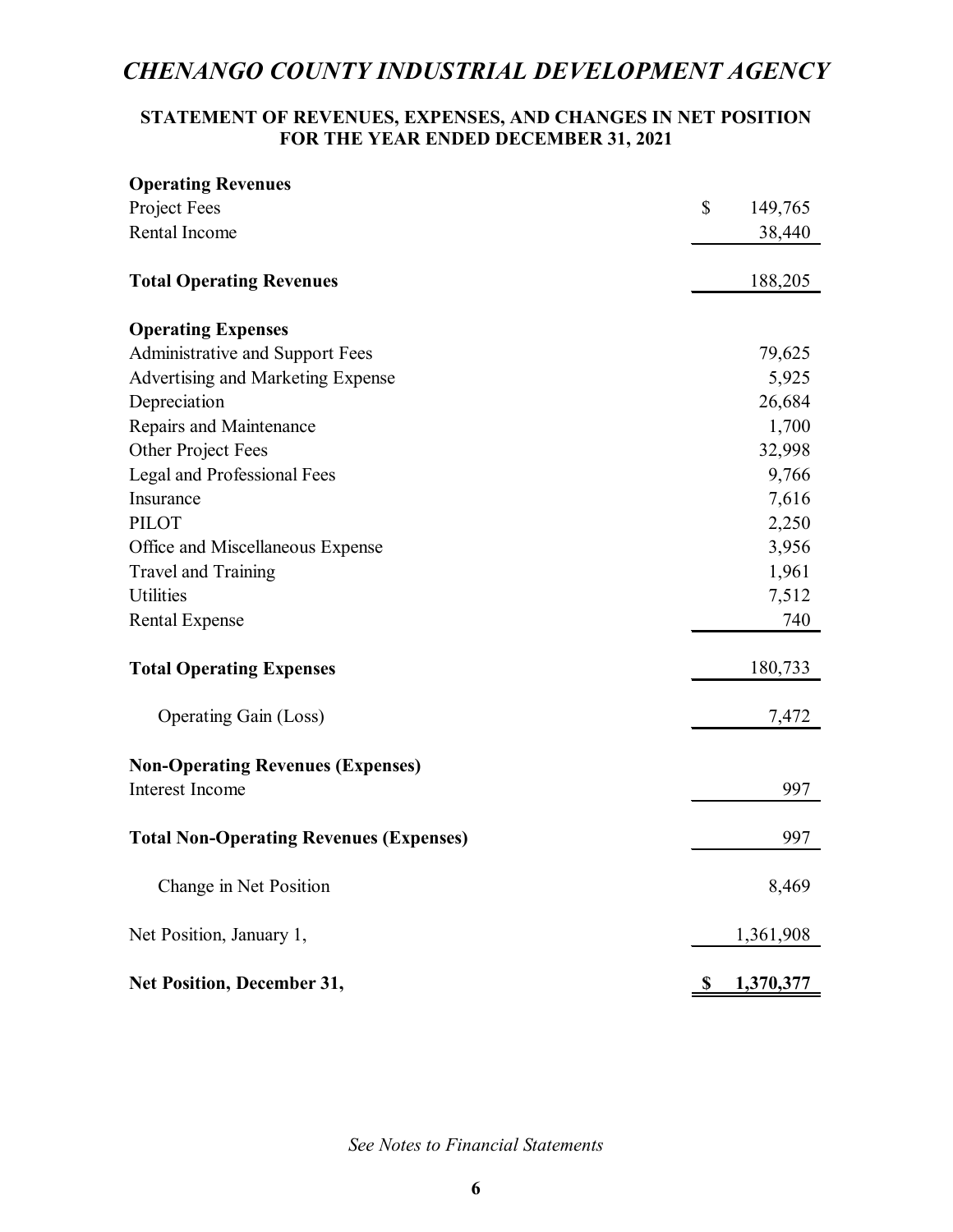## **STATEMENT OF CASH FLOWS FOR THE YEAR ENDED DECEMBER 31, 2021**

| <b>Cash Flows From Operating Activities</b>                           |               |
|-----------------------------------------------------------------------|---------------|
| Cash Received from Rents and Fees                                     | \$<br>193,129 |
| Cash Payments - Contractual Expenses                                  | (153, 354)    |
| <b>Net Cash Provided (Used) by Operating Activities</b>               | 39,775        |
| <b>Net Cash From Non-Capital and Related Financing Activities</b>     |               |
| Principal Payments Received on Capital Lease                          | 4,690         |
| <b>Net Cash Provided (Used) by</b>                                    |               |
| <b>Non-Capital and Related Financing Activities</b>                   | 4,690         |
| <b>Cash Flows From Investing Activities</b>                           |               |
| Interest and Earnings                                                 | 997           |
| <b>Net Cash Provided (Used) by Investing Activities</b>               | 997           |
| Net Change in Cash and Cash Equivalents                               | 45,462        |
| Cash and Cash Equivalents, January 1,                                 | 701,762       |
| Cash and Cash Equivalents, December 31,                               | 747,224       |
| <b>Operating Gain (Loss)</b>                                          | \$<br>7,472   |
| Adjustments to Reconcile Net Operating Gain (Loss)                    |               |
| to Net Cash Provided (Used) by in Operating Activities:               |               |
| <b>Depreciation Expense</b>                                           | 26,684        |
| Changes in Assets and Liabilities:<br>Increase in Accounts Receivable | (3,376)       |
| (Increase) in Prepaid Expenses                                        | (198)         |
| Increase in Accounts Payable and Accrued Liabilities                  | 893           |
| Increase in Deferred Revenue                                          | 8,300         |
| <b>Net Cash Provided (Used) by Operating Activities</b>               | \$<br>39,775  |

*See Notes to Financial Statements*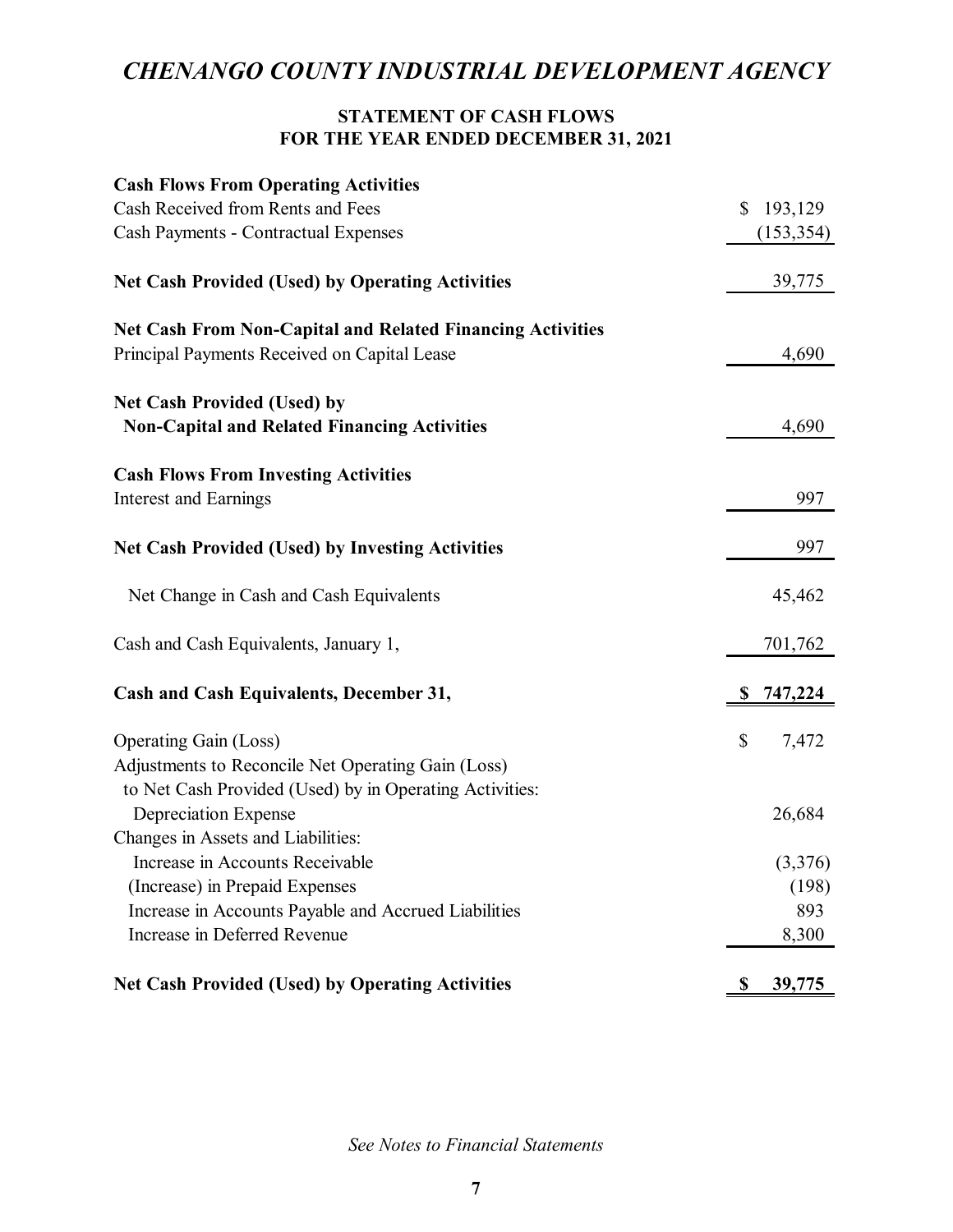### **NOTES TO FINANCIAL STATEMENTS DECEMBER 31, 2021**

#### *Note 1* **Summary of Significant Accounting Policies**

The financial statements of Chenango County Industrial Development Agency (the Agency) have been prepared in conformity with generally accepted accounting principles (U.S. GAAP). The Governmental Accounting Standards Board (GASB) is the accepted standard setting body for establishing U.S GAAP for state and local governments through its pronouncements (Statements and Interpretations). The more significant of the Agency's accounting policies are described below.

#### **Financial Reporting Entity**

The Agency was created in 1975 by the New York State Legislature under the mandate of Article 18-A, "New York State Industrial Development Agency Act" of New York State municipal law for the purpose of advancing job opportunities, health, general prosperity, and economic welfare of the people of Chenango County. The Agency also works to improve current recreation opportunities, posterity, and standard of living. The Agency is exempt from federal, state, and local income taxes. Although established by the Chenango County Board of Supervisors, the Agency is a separate entity and operates independently of the County. The Agency is considered a component unit of Chenango County.

The financial reporting entity consists of (a) the primary government which is the Agency,  $(b)$ organizations for which the primary government is financially accountable, and (c) other organizations for which the nature and significance of their relationship with the primary government are such that exclusion would cause the reporting entity's financial statementsto be misleading or incomplete as set forth in GASB Statement No. 14, "The Financial Reporting Entity," as amended.

The decision to include a potential component unit in the Agency's reporting entity is based on several criteria set forth in GASB Statement No. 14, "The Financial Reporting Entity," as amended.

## **Basis of Accounting**

The accounts of the Agency are maintained on the accrual basis of accounting. Under the accrual basis of accounting, revenues are recorded when earned. Expenses are recorded when the liability is incurred.

#### **Cash and Cash Equivalents**

The Agency considers all highly liquid investments having an original maturity of three months or less to be cash equivalents.

## **Capital Assets**

All capital asset purchases are recorded at historical cost or fair market value at the date of acquisition. Depreciation is recorded on a straight-line basis over the assets' estimated useful life of five to 40 years. The Agency's policy is to capitalize all additions greater than \$1,000 with a useful life of more than one year.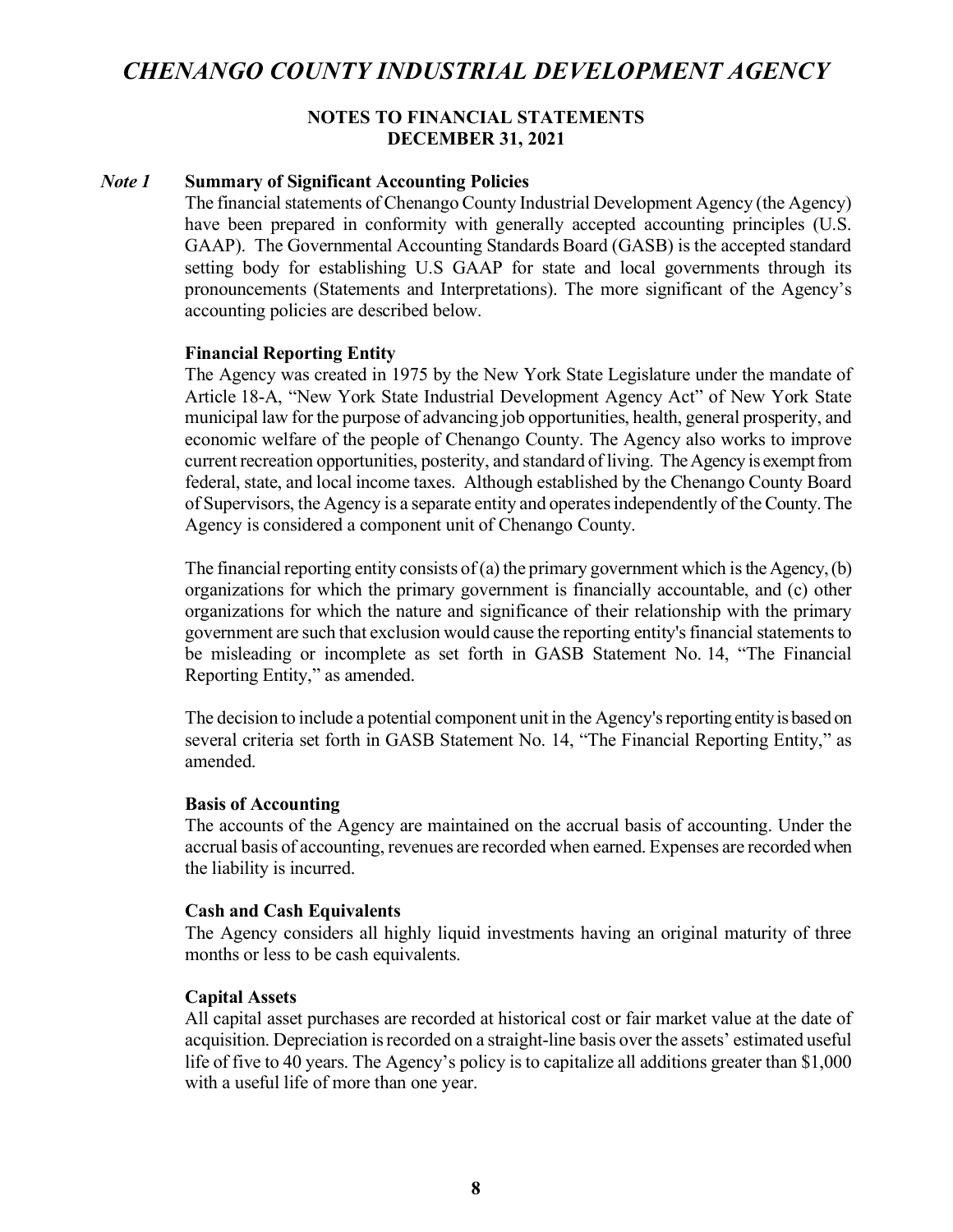## **NOTES TO FINANCIAL STATEMENTS DECEMBER 31, 2021**

### *Note 1* **Summary of Significant Accounting Policies - Continued**

#### **Equity Classifications - Statement of Net Position**

- Net Investment in Capital Assets- Consists of capital assets(including restricted capital assets), net of accumulated depreciation, reduced by the outstanding balances of any bonds, mortgages, notes or other borrowings attributable to the acquisition, construction, or improvement of those assets.
- Restricted Consists of net resources with constraints placed on its use either by 1) external groups such as creditors, grantors, contributors, or laws and regulations of other governments; or 2) law through constitutional provisions or enabling legislation.
- Unrestricted Consists of all other resources that do not meet the definition of "net investment in capital assets" or "restricted."

#### **Fee Income, Grant, and Contract Support**

The Agency charges a service fee for each project, the proceeds of which are intended to offset Agency expenses and fund continuing operations.

### **Non-Operating Revenues**

Non-operating activities include grant income, gains or losses on disposal of capital assets and investment income.

## **Use of Estimates**

The preparation of financial statements in conformity with U.S. GAAP requires management to make estimates and assumptions that affect the reported amounts of assets and liabilities and to disclose contingent assets and liabilities at the date of the financial statements and the reported amounts of revenues and expenses during the reporting period. Actual results could differ from those estimates.

## *Note 2* **Cash and Cash Equivalents**

Agency monies must be deposited in Federal Deposit Insurance Corporation (FDIC) insured commercial banks or trust companieslocated within the state. The Treasurer is authorized to use demand accounts and certificates of deposit.

Collateral is required for demand deposits and certificates of deposit at 105% of all deposits not covered by federal deposit insurance. Obligations that may be pledged as collateral are obligations of the United States and its agencies and obligations of the state and its municipalities and school districts.

Total bank balances of the Agency of \$748,199 at December 31, 2021 were covered by FDIC insurance up to \$250,000. As of December 31, 2021, all deposits with financial institutions were either insured or collateralized with securities held by the pledging financial institution in the Agency's name.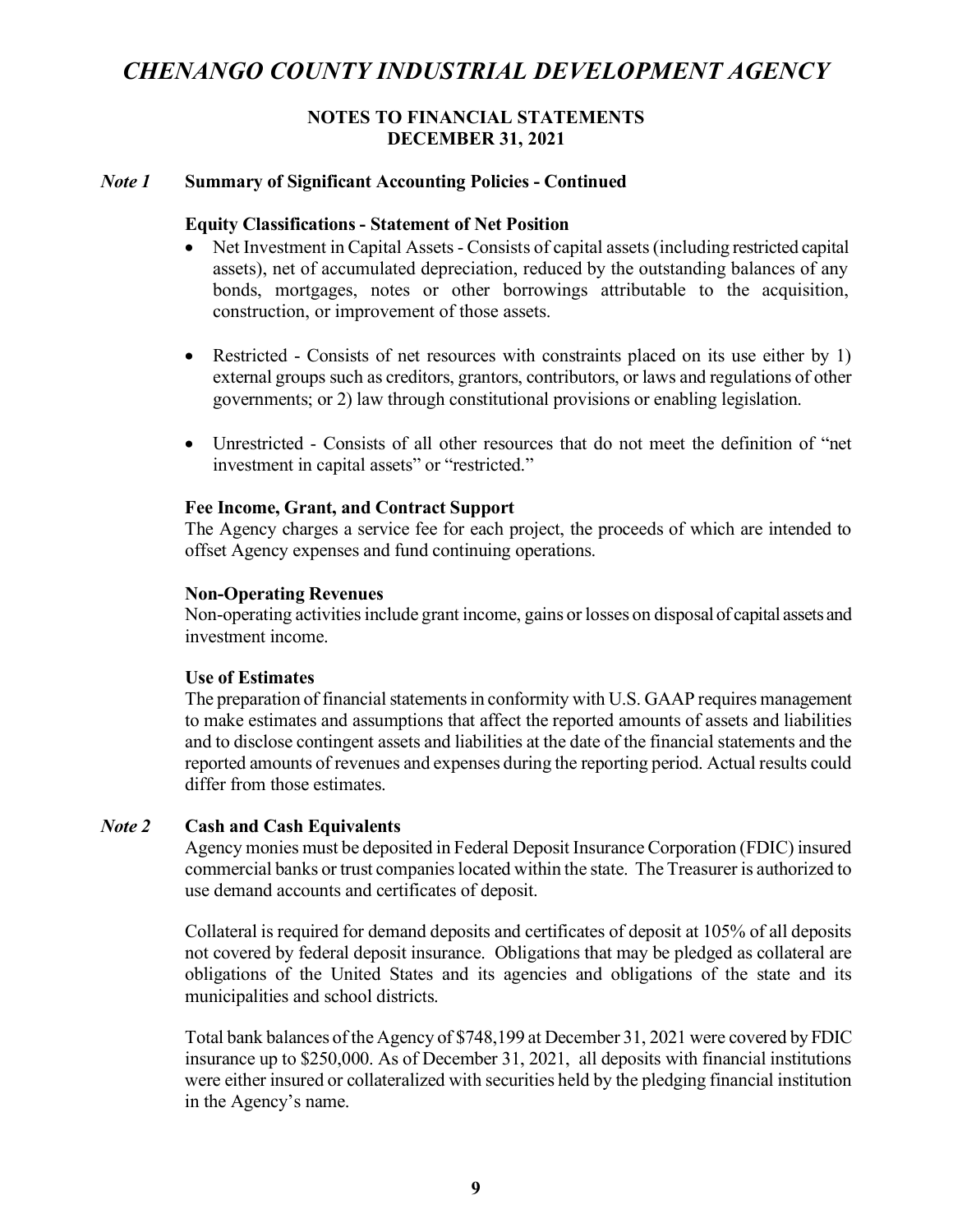#### **NOTES TO FINANCIAL STATEMENTS DECEMBER 31, 2021**

### *Note 3* **Capital Lease**

The Agency purchased property in Bainbridge, New York, in September 2016 for \$47,294, the amount of delinquent taxes due to Chenango County through 2016. Starting in February 2017, this property is being leased to a business for a 10-year period for \$407 a month with an option to purchase the property from the Agency at the end of the lease term for \$1.

Future minimum lease payments to be received as of December 31, are as follows:

| <b>Total</b> | 25,210 |
|--------------|--------|
| Thereafter   | 5,697  |
| 2025         | 4,878  |
| 2024         | 4,878  |
| 2023         | 4,878  |
| 2022         | 4,878  |

#### *Note 4* **Capital Assets**

At December 31, 2021, the Agency's capital assets consisted of the following:

|                                             | <b>Balance</b><br>12/31/2020<br><b>Additions</b> |           | <b>Disposals</b> | <b>Balance</b><br>12/31/2021 |
|---------------------------------------------|--------------------------------------------------|-----------|------------------|------------------------------|
| <b>Non-Depreciable Capital Assets</b>       |                                                  |           |                  |                              |
|                                             |                                                  |           |                  |                              |
| Land - Earl B. Clark                        | 238,000<br>S                                     | \$        | \$               | 238,000<br>S                 |
| <b>Total Non-Depreciable Capital Assets</b> | 238,000                                          |           |                  | 238,000                      |
| <b>Depreciable Capital Assets</b>           |                                                  |           |                  |                              |
| Building - Incubator                        | 683,506                                          |           |                  | 683,506                      |
| <b>Improvements Buildings</b>               | 240,401                                          |           |                  | 240,401                      |
| <b>Improvements Property Development</b>    | 60,841                                           |           |                  | 60,841                       |
| <b>Total Depreciable Capital Assets</b>     | 984,748                                          |           |                  | 984,748                      |
| <b>Total Historical Cost</b>                | 1,222,748                                        |           |                  | 1,222,748                    |
| <b>Less Accumulated Depreciation</b>        |                                                  |           |                  |                              |
| Building - Incubator                        | (529, 997)                                       | (18, 855) |                  | (548, 852)                   |
| <b>Improvements Buildings</b>               | (15,551)                                         | (1,379)   |                  | (16,930)                     |
| <b>Improvements Property Development</b>    | (49, 328)                                        | (6, 450)  |                  | (55, 778)                    |
| <b>Total Accumulated Depreciation</b>       | (594, 876)                                       | (26, 684) |                  | (621, 560)                   |
| <b>Total Capital Assets, Net</b>            | 627,872                                          | (26, 684) | \$               | 601,188                      |

Depreciation expense amounted to \$26,684 for each of the year ended December 31, 2021.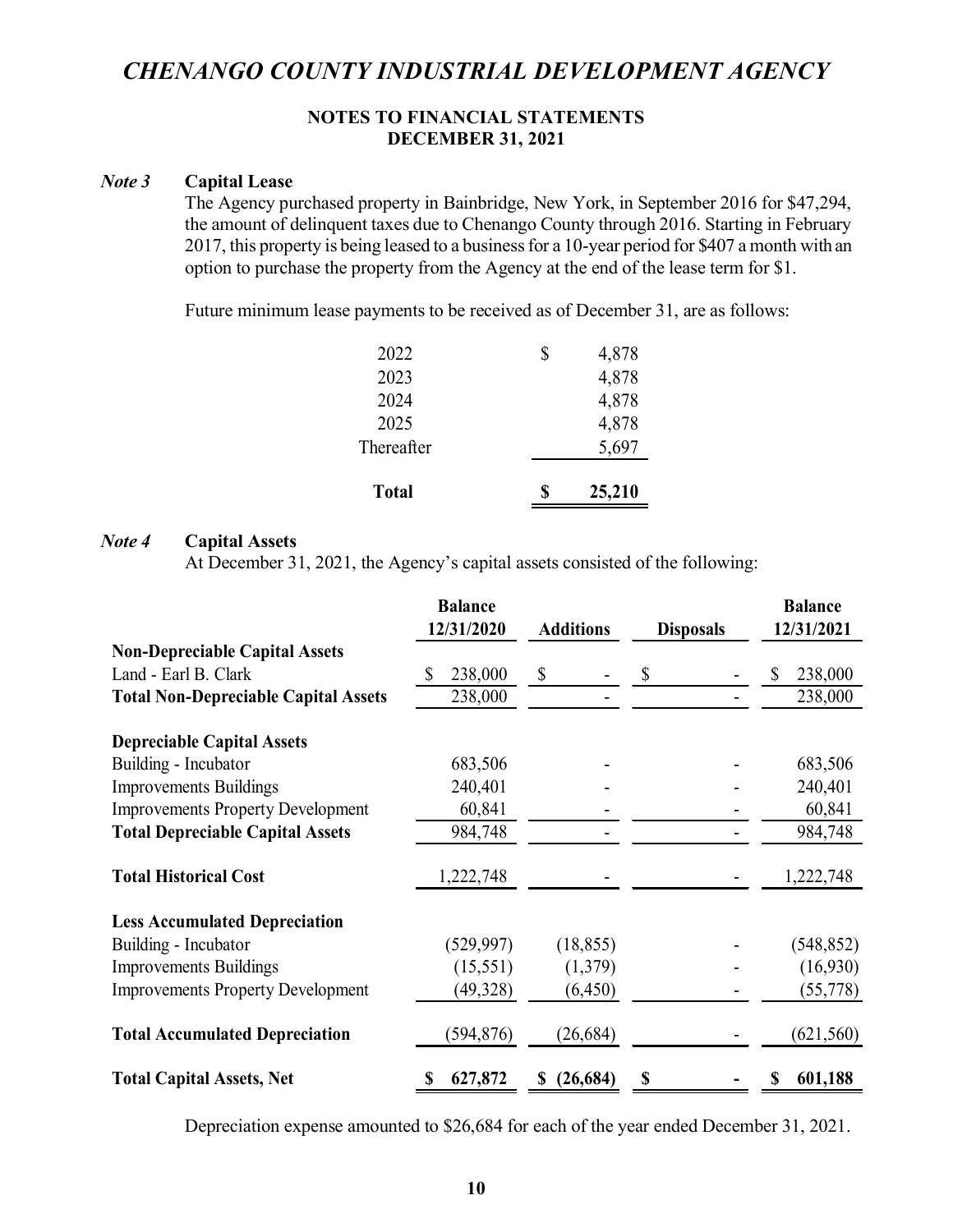### **NOTES TO FINANCIAL STATEMENTS DECEMBER 31, 2021**

#### *Note 5* **Lease Obligations**

In May 1990, the Agency entered into a 99-year lease agreement with Chenango County, for the rental of 1.59 acres at the Lt. Warren Eaton Airport. The Agency may terminate this lease upon 12 months written notice to the County. As of the date of issuance of the audit report, no such notice has been given to the County. An industrial incubator building was constructed on this property by the Agency which has been subleased by a manufacturing company. As of December 31, 2021, rent expense for the industrial incubator building amounts to \$740. Each year, the annual rent is calculated by multiplying the prior year rent expense by the Consumer Price Index (CPI) for the Binghamton, New York region. Future minimum lease payments based on the currently available CPI are estimated as follows:

| Total      | \$<br>239,979 |
|------------|---------------|
| Thereafter | 235,926       |
| 2026       | 874           |
| 2025       | 841           |
| 2024       | 809           |
| 2023       | 779           |
| 2022       | \$<br>750     |

#### *Note 6* **Payment in Lieu of Taxes**

In January 1999, the Agency entered into an agreement with the Town of North Norwich for Payment Lieu of Taxes (PILOT) for the rental of the Earl B. Clark Park.

The Agency is required to make an annual PILOT to the Town of North Norwich in the amount of \$2,000. The agreement remains in effect while the Agency is the holder of title to all or a portion of the property, and all annual tax payments and/or PILOT made by all thirdparty owners, lessees, licenses, or occupants of the premise total less than \$2,000 per year. Any payments made by the aforementioned parties, if any, would reduce the annual amount due from the Agency.

### *Note 7* **Related Party and Administrative and Service Agreement**

On January 1, 2013, the Agency entered into an agreement with the Development Chenango Agency (DCC) and Commerce Chenango (the Chamber) to pay for administrative and support services. The Chamber provides services to both the Agency and DCC. The Agency is required to pay DDC \$6,438 per month for year ended December 31, 2021. This covers their share of the services provided. Under this agreement the Agency paid \$77,250 for year ended December 31, 2021.

Two board members of the Agency are also members of the Chenango County Board of Supervisors.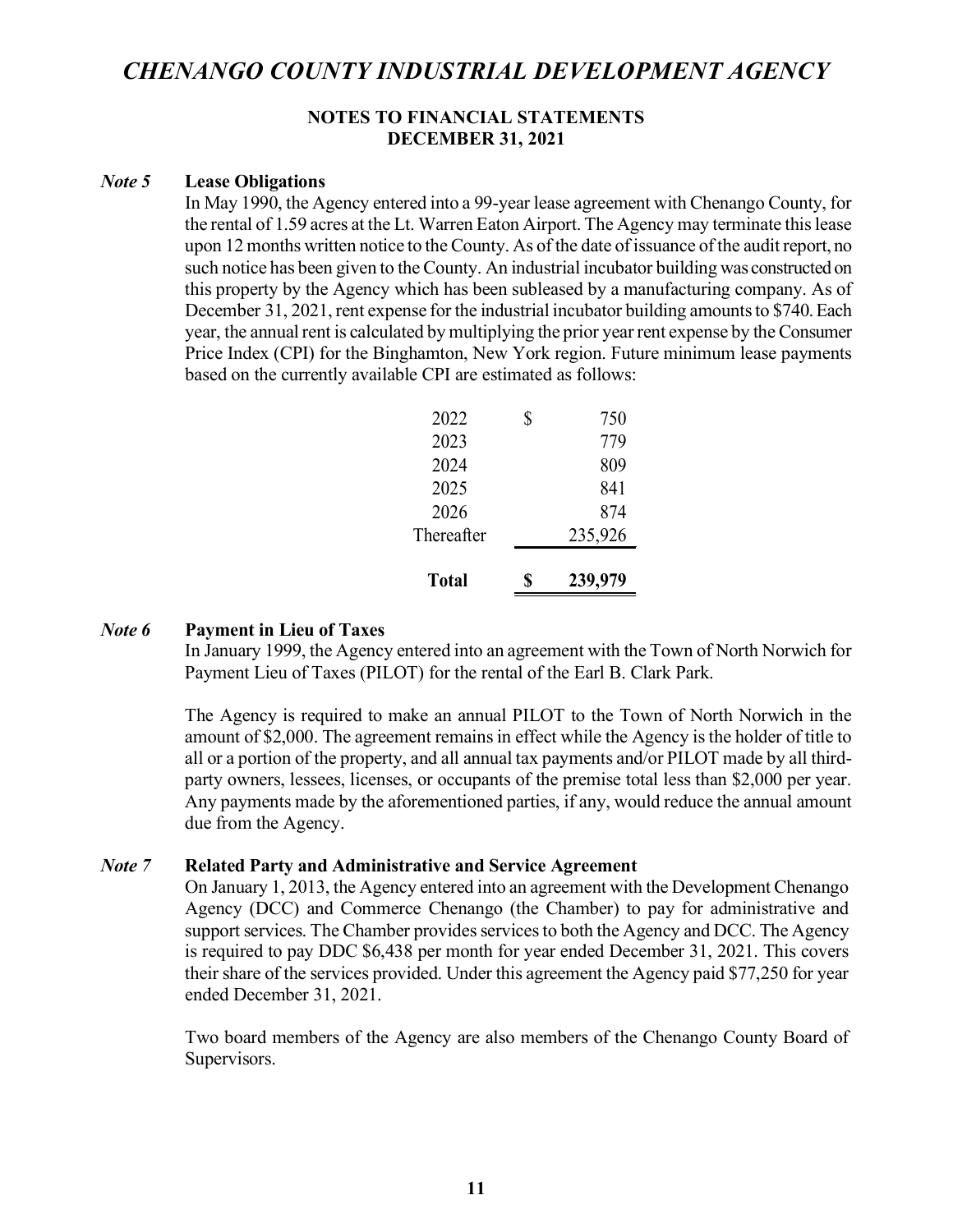### **NOTES TO FINANCIAL STATEMENTS DECEMBER 31, 2021**

#### *Note 8* **Economic Uncertainty-COVID-19**

In March 2020, the COVID-19 coronavirus outbreak was declared a pandemic. Actions taken around the world to help mitigate the spread of the coronavirus include restrictions on travel, quarantines in certain areas, and forced closures for certain types of public places and businesses. The coronavirus and actions taken to mitigate it have had, and are expected to continue to have, an adverse impact on the economies and financial markets of many countries, including the geographical area in which the Agency operates. Although there is still uncertainty, the Agency feels that it will be able to maintain operations in a fiscally sound manner.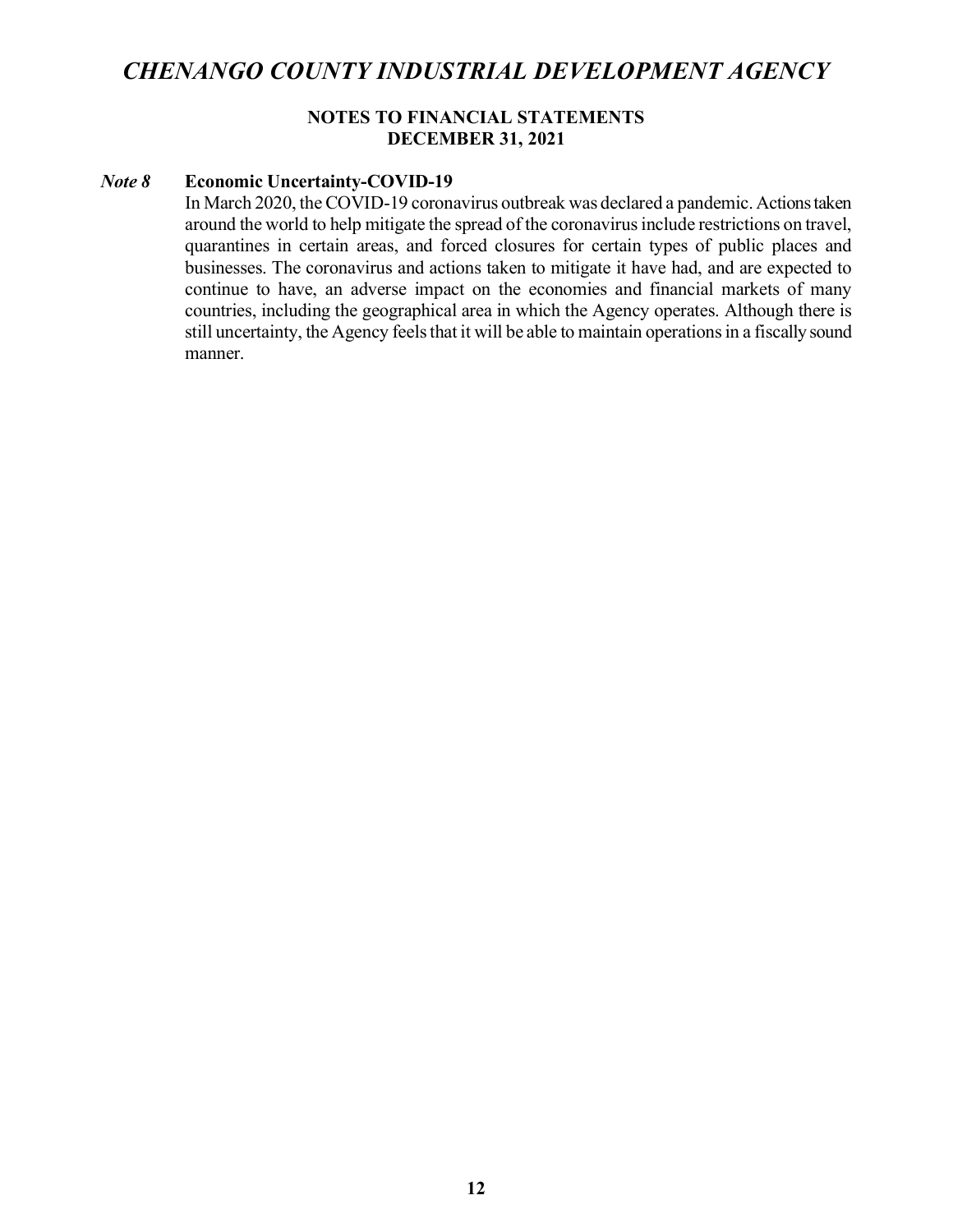## **SCHEDULE OF PROJECTS DECEMBER 31, 2021**

|                            | <b>Exemption</b> |                | <b>Sales Tax</b> |                          |                              |                           | Sales Tax Mortgage Tax Payments in Property Taxes | <b>Total</b>      | Jobs at    |
|----------------------------|------------------|----------------|------------------|--------------------------|------------------------------|---------------------------|---------------------------------------------------|-------------------|------------|
| <b>Project Name</b>        | <b>Period</b>    | <b>Purpose</b> | Cap              |                          | <b>Exemptions</b> Exemptions |                           | Lieu of Taxes if Not Exempt                       | <b>Exemptions</b> | 12/31/2021 |
| Agro-Farma Phase II        | 2011-2021        | Commercial     | \$1,421,000      | S.                       | \$                           | 186,278<br>$\mathbb{S}^-$ | 195,438<br>\$                                     | S.<br>9,160       | 235        |
| Agro-Farma Phase III       | 2013-2023        | Commercial     |                  |                          | $\overline{\phantom{0}}$     | 223,814                   | 317,671                                           | 93,857            | 942        |
| Norwich-Pharmaceuticals    | 2017-2026        | Lease          |                  |                          |                              |                           | 601,580                                           | 601,580           | 308        |
| Norwich-Chenango Solar     | 2018-2048        | Solar          | 395,522          |                          |                              | 54,000                    |                                                   | (54,000)          | ∗          |
| On the Rail (Cascun Farms) | 2017-2026        | Lease          | 8,000            |                          |                              | ∗                         |                                                   | $\ast$            | $\ast$     |
| L.A. Najarian              | 2016-2027        | Lease          |                  | $\overline{\phantom{a}}$ | $\overline{\phantom{a}}$     | 2,275                     | $\overline{\phantom{a}}$                          | (2,275)           | 16         |
| NYS&W                      | 2013-2024        | Lease          |                  |                          |                              |                           | 55,439                                            | 55,439            | 72         |
| Puckett Solar              | 2021-2052        | Solar          | 520,000          |                          |                              | ∗                         |                                                   |                   | $\ast$     |
| <b>Total</b>               |                  |                | \$2,344,522      |                          |                              | 466,367                   | $\frac{\$}{1,170,128}$                            | 703,761<br>-SS-   |            |

*\*Information not Available*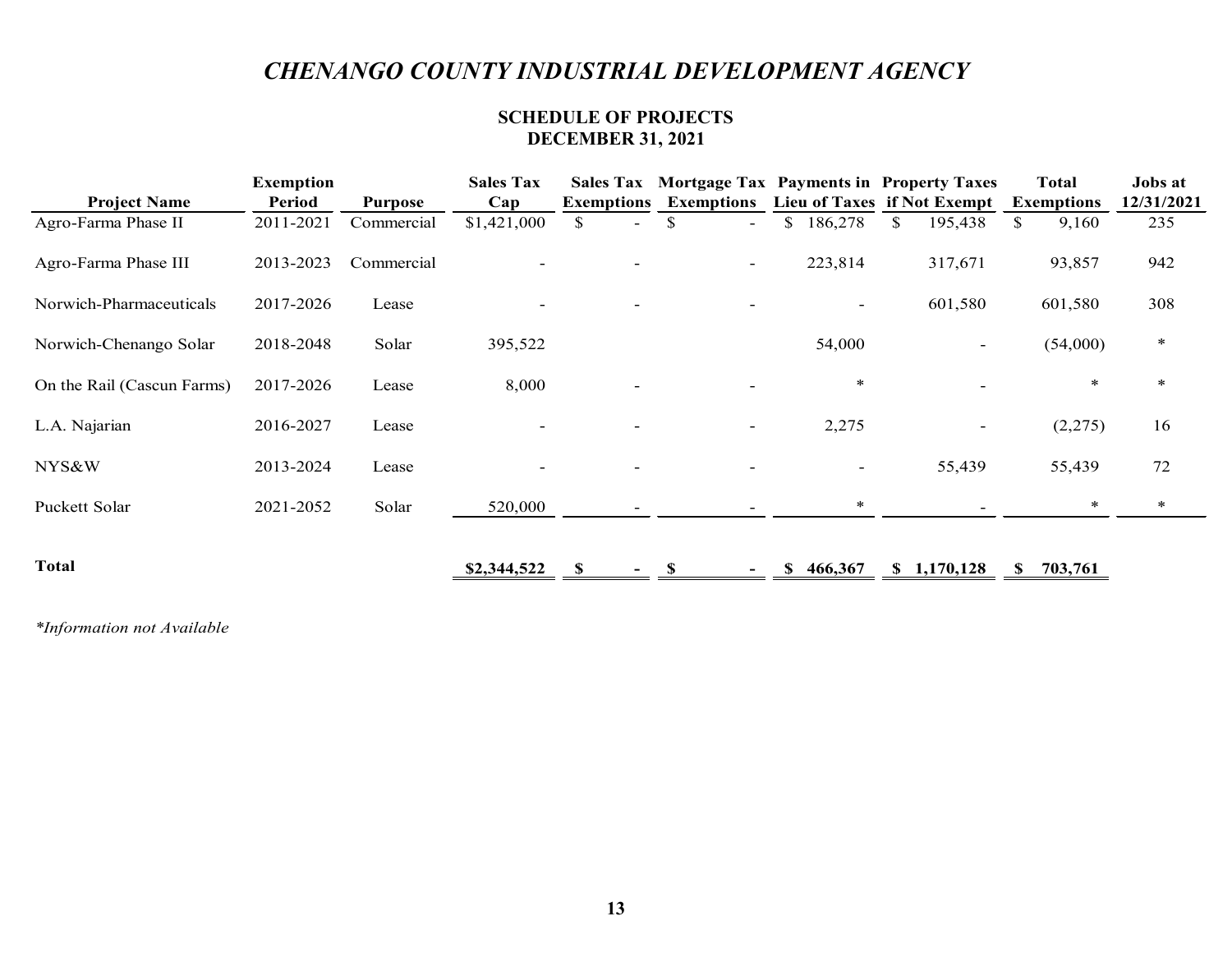

Certified Public Accountants | Business Advisors

## **INDEPENDENT AUDITORS' REPORT ON INTERNAL CONTROL OVER FINANCIAL REPORTING AND ON COMPLIANCE AND OTHER MATTERS BASED ON AN AUDIT OF FINANCIAL STATEMENTS PERFORMED IN ACCORDANCE WITH** *GOVERNMENT AUDITING STANDARDS*

To the Board of Directors Chenango County Industrial Development Agency Norwich, New York

We have audited, in accordance with the auditing standards generally accepted in the United States of America and the standards applicable to financial audits contained in *Government Auditing Standards* issued by the Comptroller General of the United States, the financial statements of the Chenango County Industrial Development Agency (the Agency) as of and for the year ended December 31, 2021, and the related notes to the financial statements, which collectively comprise the Agency's basic financial statements, and have issued our report thereon dated March 29, 2022.

### **Report on Internal Control Over Financial Reporting**

In planning and performing our audit of the financial statements, we considered the Agency's internal control over financial reporting (internal control) as a basis for designing audit procedures that are appropriate in the circumstances for the purpose of expressing our opinions on the financial statements, but not for the purpose of expressing an opinion on the effectiveness of the Agency's internal control. Accordingly, we do not express an opinion on the effectiveness of the Agency's internal control.

A deficiency in internal control exists when the design or operation of a control does not allow management or employees, in the normal course of performing their assigned functions, to prevent, or detect and correct, misstatements on a timely basis. A material weakness is a deficiency, or a combination of deficiencies, in internal control such that there is a reasonable possibility that a material misstatement of the entity's financial statements will not be prevented, or detected and corrected, on a timely basis. A significant deficiency is a deficiency, or a combination of deficiencies, in internal control that is less severe than a material weakness, yet important enough to merit attention by those charged with governance.

Our consideration of internal control was for the limited purpose described in the first paragraph of this section and was not designed to identify all deficiencies in internal control that might be material weaknesses or significant deficiencies and therefore, material weaknesses or significant deficiencies may exist that were not identified. Given these limitations, during our audit we did not identify any deficiencies in internal control that we consider to be material weaknesses. We identified no certain deficiencies in internal control.